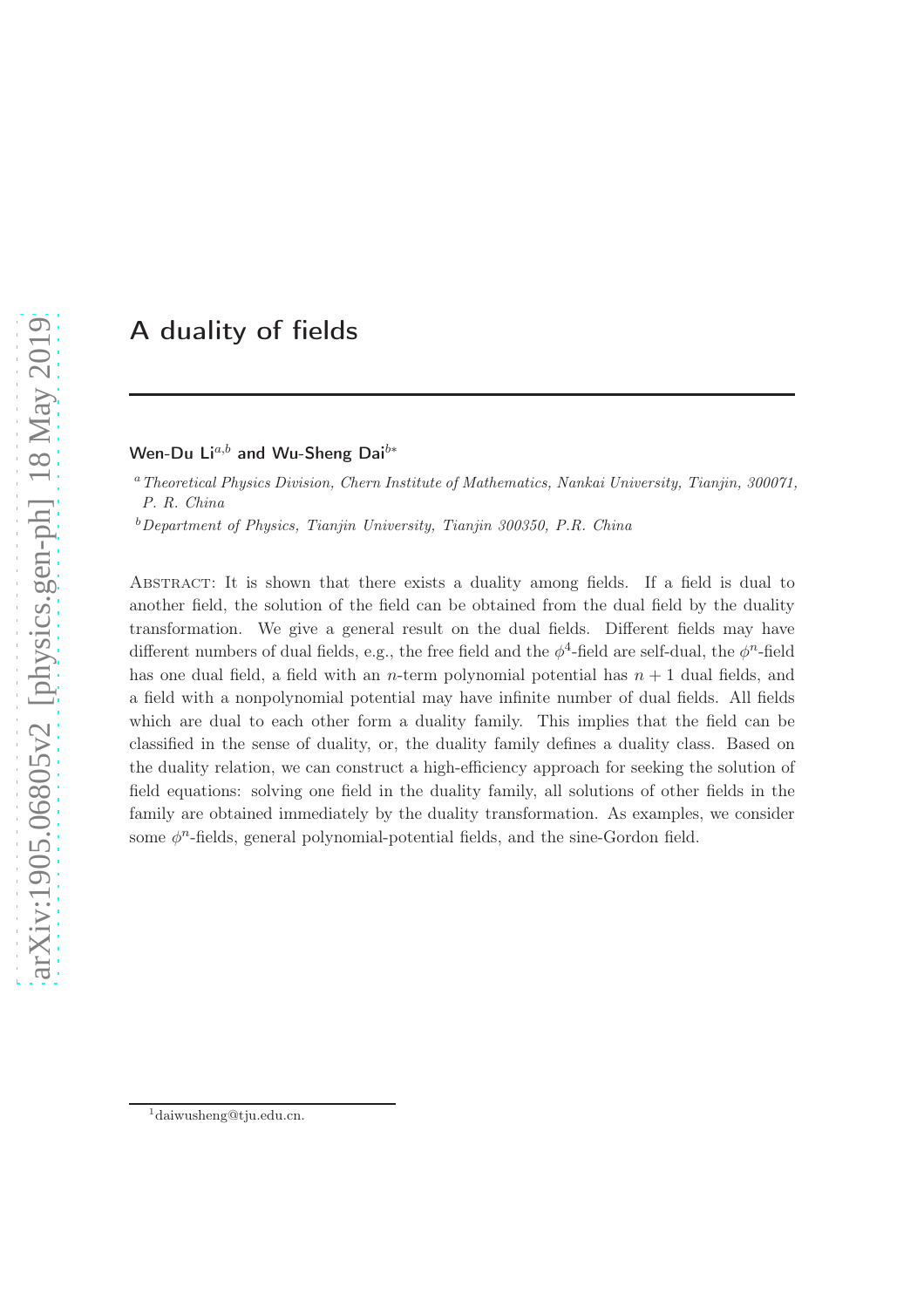## Contents

|                                                                 | $\bf{2}$                                                                                                                                                 |
|-----------------------------------------------------------------|----------------------------------------------------------------------------------------------------------------------------------------------------------|
| The $\phi^n$ -field                                             | 3                                                                                                                                                        |
| 2.1<br>The duality                                              | 3                                                                                                                                                        |
| Solving field equations by means of the duality<br>2.2          | $\overline{4}$                                                                                                                                           |
| The general polynomial potential                                | $\overline{\mathbf{4}}$                                                                                                                                  |
| The duality<br>3.1                                              | $\overline{4}$                                                                                                                                           |
| 3.2<br>Solving field equations by means of the duality          | $\boldsymbol{6}$                                                                                                                                         |
| The sine-Gordon equation                                        | $\boldsymbol{6}$                                                                                                                                         |
| The duality<br>4.1                                              | $\boldsymbol{6}$                                                                                                                                         |
| The $1 + n$ -dimensional solution<br>4.1.1                      | $\overline{7}$                                                                                                                                           |
| The $1 + 1$ -dimensional solution<br>4.1.2                      | 8                                                                                                                                                        |
| The duality family of the sine-Gordon field<br>4.2              | 9                                                                                                                                                        |
| Fields with general potentials                                  | <b>10</b>                                                                                                                                                |
| Constructing the dual fields from the solution                  | 11                                                                                                                                                       |
| The duality of polynomial fields: examples                      | 11                                                                                                                                                       |
| The self-duality: free fields and $\phi^4$ -fields<br>7.1       | 11                                                                                                                                                       |
| The $\phi^1$ -field and the $\phi^{-2}$ -field<br>7.2           | 12                                                                                                                                                       |
| The $1+3$ -dimensional solution<br>7.2.1                        | 13                                                                                                                                                       |
| The $1 + 1$ -dimensional solution<br>7.2.2                      | 13                                                                                                                                                       |
| The $\phi^3$ -field and the $\phi^6$ -field<br>7.3              | 14                                                                                                                                                       |
| $V(\phi) = \lambda \phi^3 + \kappa \phi$ and its duality<br>7.4 | 14                                                                                                                                                       |
|                                                                 | 15                                                                                                                                                       |
| 7.4.2 $U(\varphi) = \eta \varphi^{-2} + \sigma \varphi^4$       | 15                                                                                                                                                       |
| 7.5                                                             | 16                                                                                                                                                       |
| 7.5.1 $U(\varphi) = \kappa_1 \varphi^{-2}$                      | 16                                                                                                                                                       |
| 7.5.2 $U(\varphi) = \lambda \varphi$                            | 17                                                                                                                                                       |
|                                                                 |                                                                                                                                                          |
| Conclusion                                                      | 17                                                                                                                                                       |
|                                                                 | Introduction<br>7.4.1 $U(\varphi) = \eta \varphi^6 + \sigma \varphi^4$<br>$V(\phi) = \lambda \phi^{n} + \kappa_1 \phi^{2n-2} + \kappa_2$ and its duality |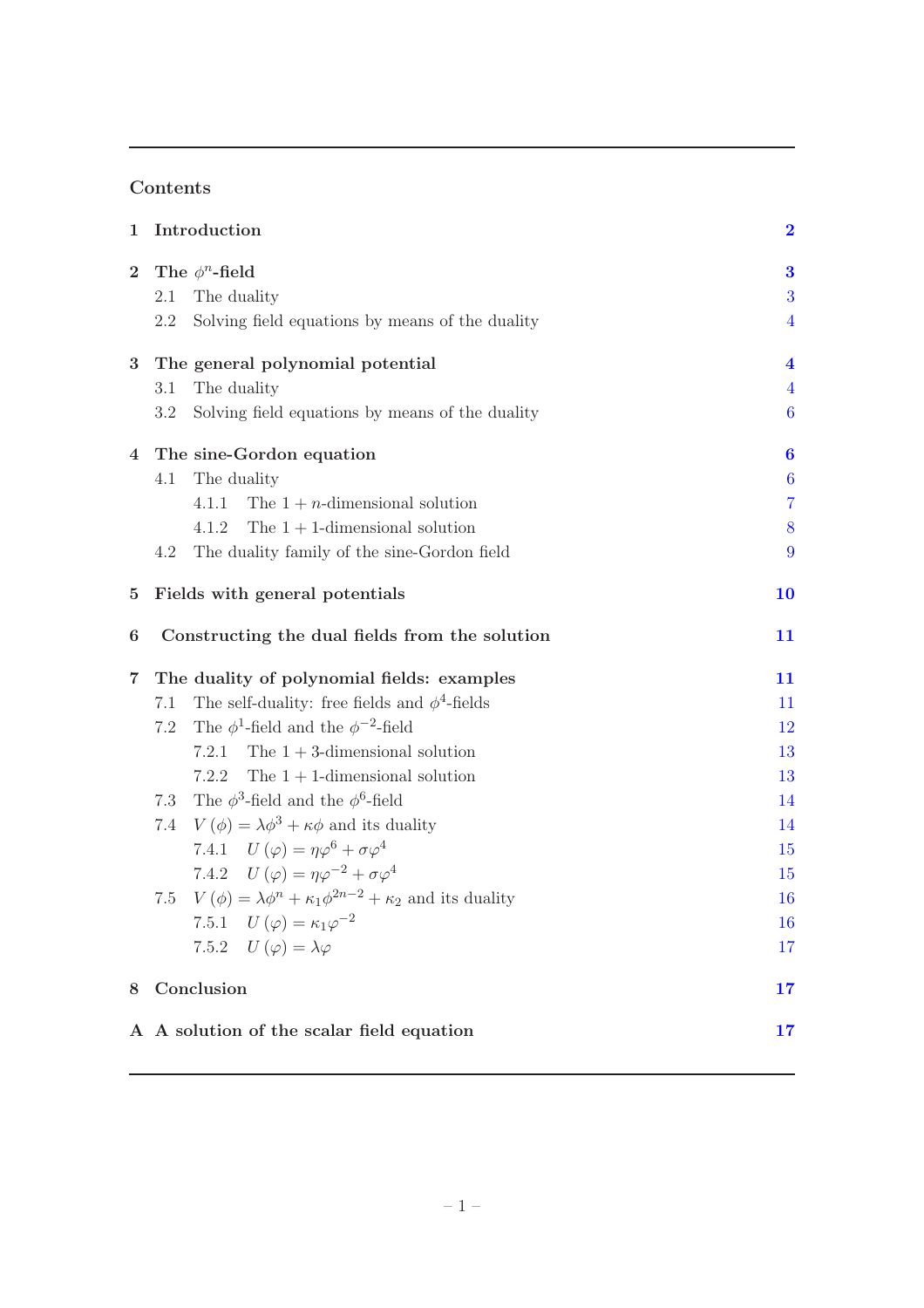#### 1 Introduction

In this paper, we show that there exists a duality between fields. Furthermore, we show that the duality can serve as a method of solving field equations.

Consider a scalar field with the potential  $V(\phi)$ . The Lagrangian is

$$
\mathcal{L} = \frac{1}{2} \partial_{\mu} \phi \partial^{\mu} \phi - \frac{1}{2} m^2 \phi^2 - V(\phi)
$$
 (1.1)

and the field equation is

$$
\Box \phi + m^2 \phi + \frac{\partial V(\phi)}{\partial \phi} = 0.
$$
 (1.2)

It will be shown that the field with the potential  $V(\phi)$  may have dual fields determined by some other potentials.

A field may have different numbers of dual fields. A  $\phi^n$ -field has one dual field, a field with an *n*-term polynomial potential has  $n + 1$  dual fields, a field with a nonpolynomial potential may have infinite number of dual fields, and there are also self-dual fields. Dual fields form a duality family; all fields in the family are dual to each other. This allows us to classify fields based on the duality: a duality family forms a duality class.

The duality can serve as a high-efficiency approach for seeking the solution of field equations. The duality relation relates a field and its dual field, so the duality relation can be used to find the solution of a field equation from the solution of the field equation of its dual field. In a duality family, if one field in the family is solved, then the solution of all other fields in the family can be obtained immediately by the duality transformation. Concretely, we construct the dual field of the  $\phi^n$ -field, the general-polynomial-field  $(V(\phi))$ is a general polynomial of  $\phi$ ), and the sine-Gordon field.

In physics, the duality plays an important role. The duality bridges two different physical systems and reveals inherent relations in physics. Various dualities are found in many physical problems. The S-duality (strong–weak duality) relates a strongly coupled theory to an equivalent theory with a small coupling constant, such as the duality between two perturbed quantum many-body systems  $[1]$ , the  $(2+1)$ -dimensional duality of free Dirac or Majorana fermions and strongly-interacting bosonic Chern-Simons-matter theories [2], the electric-magnetic duality  $[3-5]$ , the duality of higher spin free massless gauge fields  $[6]$ , the duality in the couple of gauge field to gravity [7], and in string theory [8, 9]. The AdS/CFT duality has been found in many physical areas  $[10-14]$ . The fluid/gravity duality bridges fluid systems which is described by the Navier-Stokes equation and spacetime which is described by the Einstein equation  $[15–27]$ . The gravoelectric duality is another duality of spacetime [28–32]. In string theory there is an T-duality [33, 34].

In section 2, we consider the duality of the  $\phi^n$ -field. In section 3, we consider the duality of the general polynomial potential. In section 4, we consider the duality of the sine-Gordon field. In section 6, we discuss an approach of the construction of dual fields. In section [? ], we give a general result on dual fields. In section 7, we provide some examples. The conclusion is given in section 8. Moreover, we add an appendix on the solution of field equations.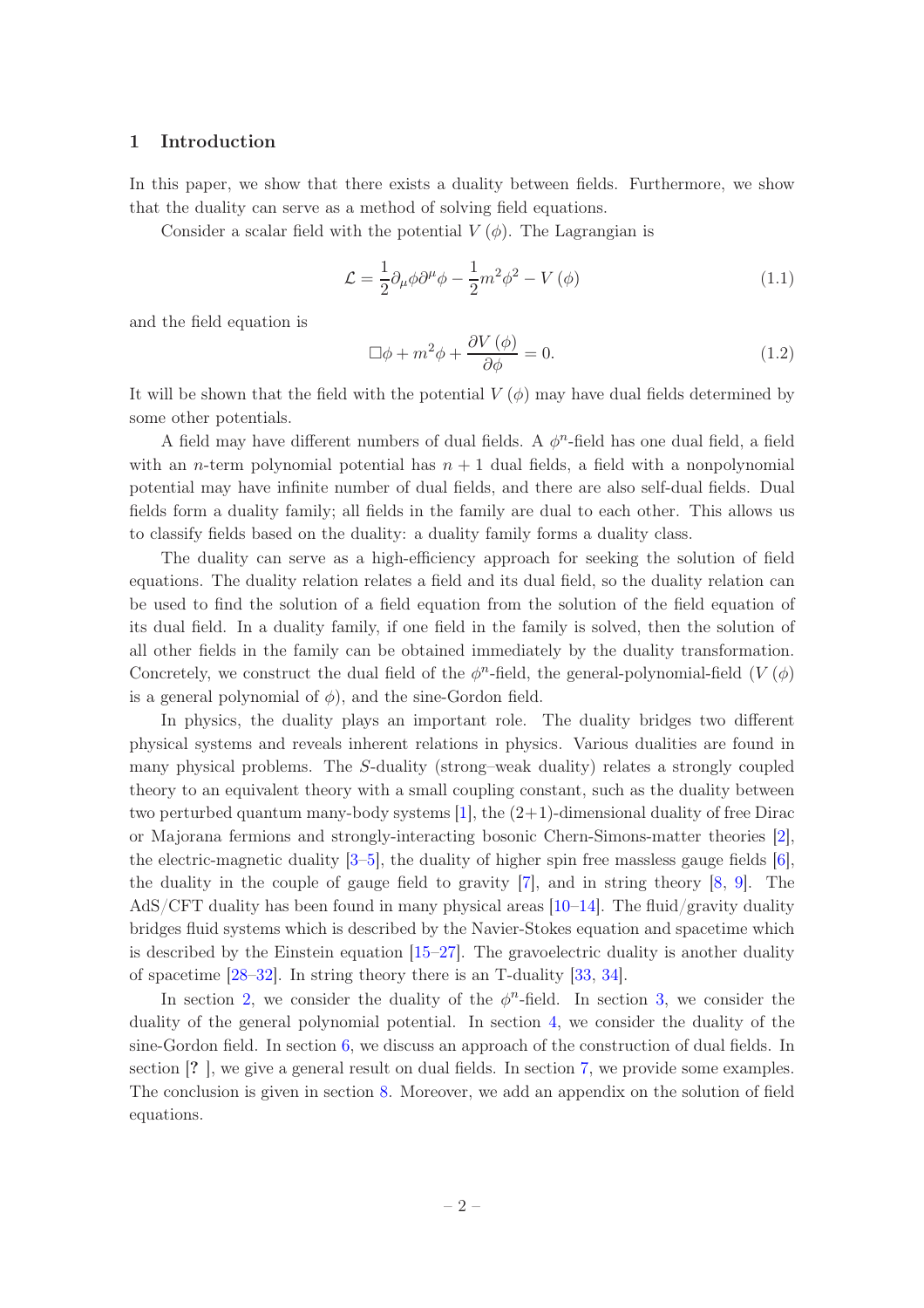## 2 The  $\phi^n$ -field

In this section, we consider the duality of the  $\phi^n$ -field.

#### 2.1 The duality

Two scalar fields  $\phi(x^{\mu})$  and  $\varphi(y^{\mu})$  with the potentials

$$
V(\phi) = \lambda \phi^a,\tag{2.1}
$$

$$
U(\varphi) = \eta \varphi^A \tag{2.2}
$$

are dual to each other if

$$
\frac{2}{2-a} = \frac{2-A}{2}.\tag{2.3}
$$

The dual fields are related by the following duality relations:

$$
\phi \to \varphi^{\frac{a}{2-a}},\tag{2.4}
$$

$$
x^{\mu} \to \frac{2}{2-a} y^{\mu}, \quad \mu = 0, 1, \dots
$$
 (2.5)

and

$$
\lambda \to -\mathcal{G},\tag{2.6}
$$

$$
G \to -\eta,\tag{2.7}
$$

where

$$
G = \frac{1}{2}\partial_{\mu}\phi\partial^{\mu}\phi + \frac{1}{2}m^2\phi^2 + \lambda\phi^a,\tag{2.8}
$$

$$
\mathcal{G} = \frac{1}{2} \partial_{\mu} \varphi \partial^{\mu} \varphi + \frac{1}{2} m^2 \varphi^2 + \eta \varphi^A
$$
\n(2.9)

are two Lorentz scalars corresponding to  $\phi$  and  $\varphi$ , respectively.

The duality relation can be verified directly.

The field equation of the potential (2.1) is

$$
\Box \phi + m^2 \phi + a \lambda \phi^{a-1} = 0. \tag{2.10}
$$

The duality transformations  $(2.4)$  and  $(2.5)$  give

$$
\Box \phi \to \frac{2-a}{2} \varphi^{\frac{a}{2-a}} \Box \varphi + \frac{a}{2} \varphi^{\frac{2}{2-a}-2} \partial_\mu \varphi \partial^\mu \varphi.
$$
 (2.11)

Substituting the transformation  $(2.11)$  into the field equation  $(2.10)$  gives

$$
\frac{2-a}{2}\varphi^{\frac{a}{2-a}}\Box\varphi + \frac{a}{2}\varphi^{\frac{2}{2-a}-2}\partial_{\mu}\varphi\partial^{\mu}\phi + m^{2}\varphi^{\frac{2}{2-a}} + a\lambda\varphi^{\frac{2(a-1)}{2-a}} = 0.
$$
 (2.12)

The coupling constant  $\lambda$  in the potential  $V(\phi)$ , by the duality transformation (2.6), is replaced by:

$$
\lambda \to -\left(\frac{1}{2}\partial_{\mu}\varphi\partial^{\mu}\varphi + \frac{1}{2}m^2\varphi^2 + \eta\varphi^A\right). \tag{2.13}
$$

Using the duality relation (2.3), we arrive at the field equation of  $\varphi$ ,

$$
\Box \varphi + m^2 \varphi + A \eta \varphi^{A-1} = 0. \tag{2.14}
$$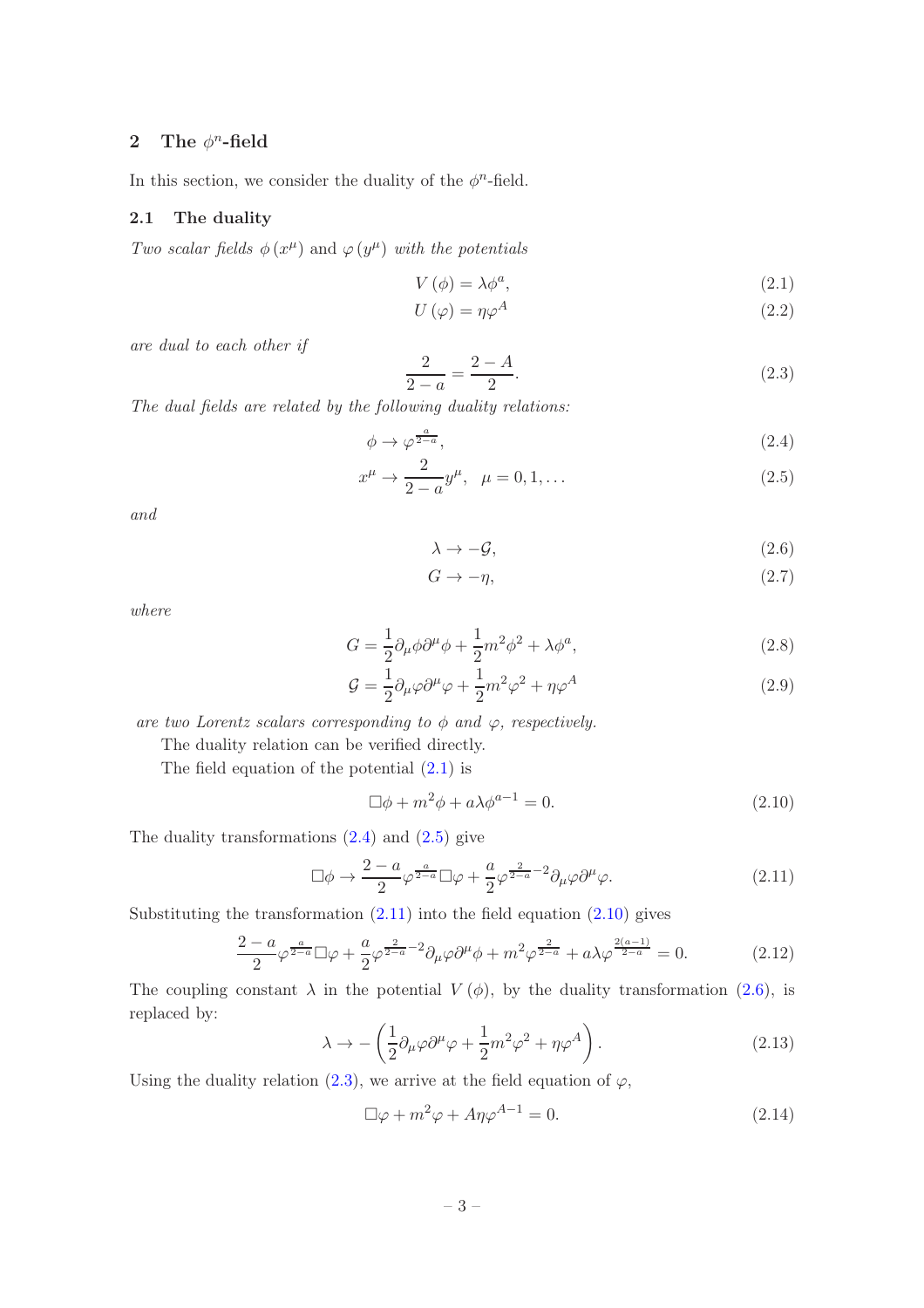#### 2.2 Solving field equations by means of the duality

The duality relation bridges various fields and can serve as a method of solving field equations. Once a field equation is solved, its dual field is also solved.

It can be checked that the field equation with the potential (2.10) has an implicit solution (Appendix A):

$$
\beta_{\mu}x^{\mu} + \int \frac{\sqrt{-\beta^2}}{\sqrt{2(\frac{1}{2}m^2\phi^2 + \lambda\phi^a - G)}}d\phi = 0, \qquad (2.15)
$$

where  $\beta_{\mu}$  is a constant.

Substituting the duality transformations  $(2.4)$  and  $(2.5)$  into the solution  $(2.15)$  gives

$$
\beta_{\mu}y^{\mu} + \int \frac{\sqrt{-\beta^2}}{\sqrt{2\left[\frac{1}{2}m^2\varphi^2 + \left(-G\varphi^{-\frac{2a}{2-a}}\right) - (-\lambda)\right]}}d\varphi = 0.
$$
\n(2.16)

This is just a solution of the field equation with  $U(\varphi) = -G\varphi^{-\frac{2a}{2-a}}$ . By the duality relations  $(2.3)$ ,  $(2.6)$ ,  $(2.7)$ , and Eq.  $(2.9)$ , we can see that this is the solution of the field equation  $(2.14):$ 

$$
\beta_{\mu}y^{\mu} + \int \frac{\sqrt{-\beta^2}}{\sqrt{2(\frac{1}{2}m^2\varphi^2 + \eta\varphi^A - \mathcal{G})}}d\varphi = 0.
$$
\n(2.17)

#### 3 The general polynomial potential

In this section, we consider the duality between the field with general polynomial potentials. The general polynomial is a superposition power series containing arbitrary real-number powers.

#### 3.1 The duality

Two scalar fields  $\phi(x^{\mu})$  and  $\varphi(y^{\mu})$  of the potentials

$$
V(\phi) = \lambda \phi^a + \sum_n \kappa_n \phi^{b_n},\tag{3.1}
$$

$$
U(\varphi) = \eta \varphi^A + \sum_n \sigma_n \varphi^{B_n} \tag{3.2}
$$

are dual to each other if

$$
\frac{2-A}{2} = \frac{2}{2-a},
$$
\n(3.3)

$$
2 - b_n = \frac{2}{2 - A} (2 - B_n) \text{ or } \frac{2}{2 - a} (2 - b_n) = 2 - B_n.
$$
 (3.4)

The dual fields are related by the following duality relations:

$$
\phi \to \varphi^{\frac{2}{2-a}},\tag{3.5}
$$

$$
x^{\mu} \to \frac{2}{2-a} y^{\mu}, \quad \mu = 0, 1, \dots
$$
 (3.6)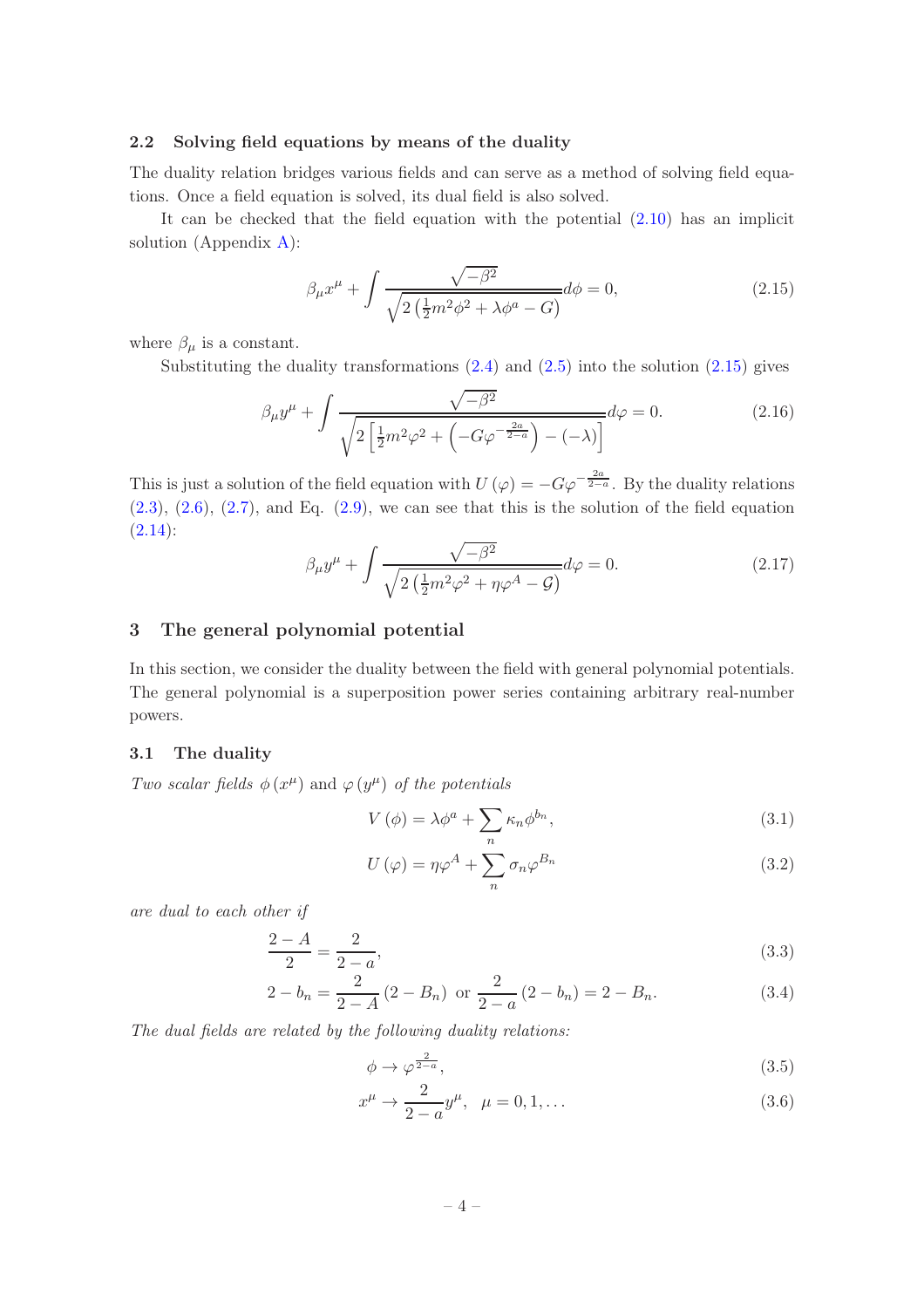and

$$
\lambda \to -\mathcal{G},\tag{3.7}
$$

$$
G \to -\eta,\tag{3.8}
$$

$$
\kappa_n \to \sigma_n,\tag{3.9}
$$

where

$$
G = \frac{1}{2}\partial_{\mu}\phi\partial^{\mu}\phi + \frac{1}{2}m^{2}\phi^{2} + V(\phi), \qquad (3.10)
$$

$$
\mathcal{G} = \frac{1}{2} \partial_{\mu} \varphi \partial^{\mu} \varphi + \frac{1}{2} m^2 \varphi^2 + U(\varphi)
$$
\n(3.11)

are two Lorentz scalars corresponding to  $\phi$  and  $\varphi$ , respectively.

The field equation with the potential (3.1) is

$$
\Box \phi + m^2 \phi + a \lambda \phi^{a-1} + \sum_n b_n \kappa_n \phi^{b_n - 1} = 0.
$$
 (3.12)

The duality transformations (3.5) and (3.6) give

$$
\Box \phi \to \frac{2-a}{2} \varphi^{\frac{a}{2-a}} \Box \varphi + \frac{a}{2} \varphi^{\frac{2}{2-a}-2} \partial_{\mu} \varphi \partial^{\mu} \varphi.
$$
 (3.13)

Substituting the transformation into the field equation (3.12) gives an equation of  $\varphi$ :

$$
\frac{2-a}{2}\varphi^{\frac{a}{2-a}}\Box\varphi+\frac{a}{2}\varphi^{\frac{2}{2-a}-2}\partial_{\mu}\varphi\partial^{\mu}\phi+m^{2}\varphi^{\frac{2}{2-a}}+a\lambda\varphi^{\frac{2(a-1)}{2-a}}+\sum_{n}b_{n}\kappa_{n}\varphi^{\frac{2(b_{n}-1)}{2-a}}=0.
$$
 (3.14)

The transformation of the coupling constant is given by the duality transformation  $(3.7)$ :

$$
\lambda \to -\left(\frac{1}{2}\partial_{\mu}\varphi\partial^{\mu}\varphi + \frac{1}{2}m^{2}\varphi^{2} + \eta\varphi^{A} + \sum_{n} \sigma_{n}\varphi^{B_{n}}\right). \tag{3.15}
$$

Then we arrive at the field equation of  $U(\varphi) = \eta \varphi^A + \sum_n \sigma_n \varphi^{B_n}$  with the duality relations  $(3.3), (3.4), \text{ and } (3.9)$ :

$$
\Box \varphi + m^2 \varphi + A \eta \varphi^{A-1} + \sum_n B_n \sigma_n \varphi^{B_n - 1} = 0.
$$
 (3.16)

It can be seen from the potential (3.1) that in a general polynomial potential  $V(\phi)$  =  $\lambda \phi^a + \sum_n \kappa_n \phi^{b_n}$ , every term in the potential can be chosen as the first term in  $V(\phi)$  to play the role of  $\lambda \phi^a$ . Different choices give different dual fields. For an *n*-term polynomial potential, there are n choices. Therefore, all potentials who are dual to each other form a duality family with  $n + 1$  members.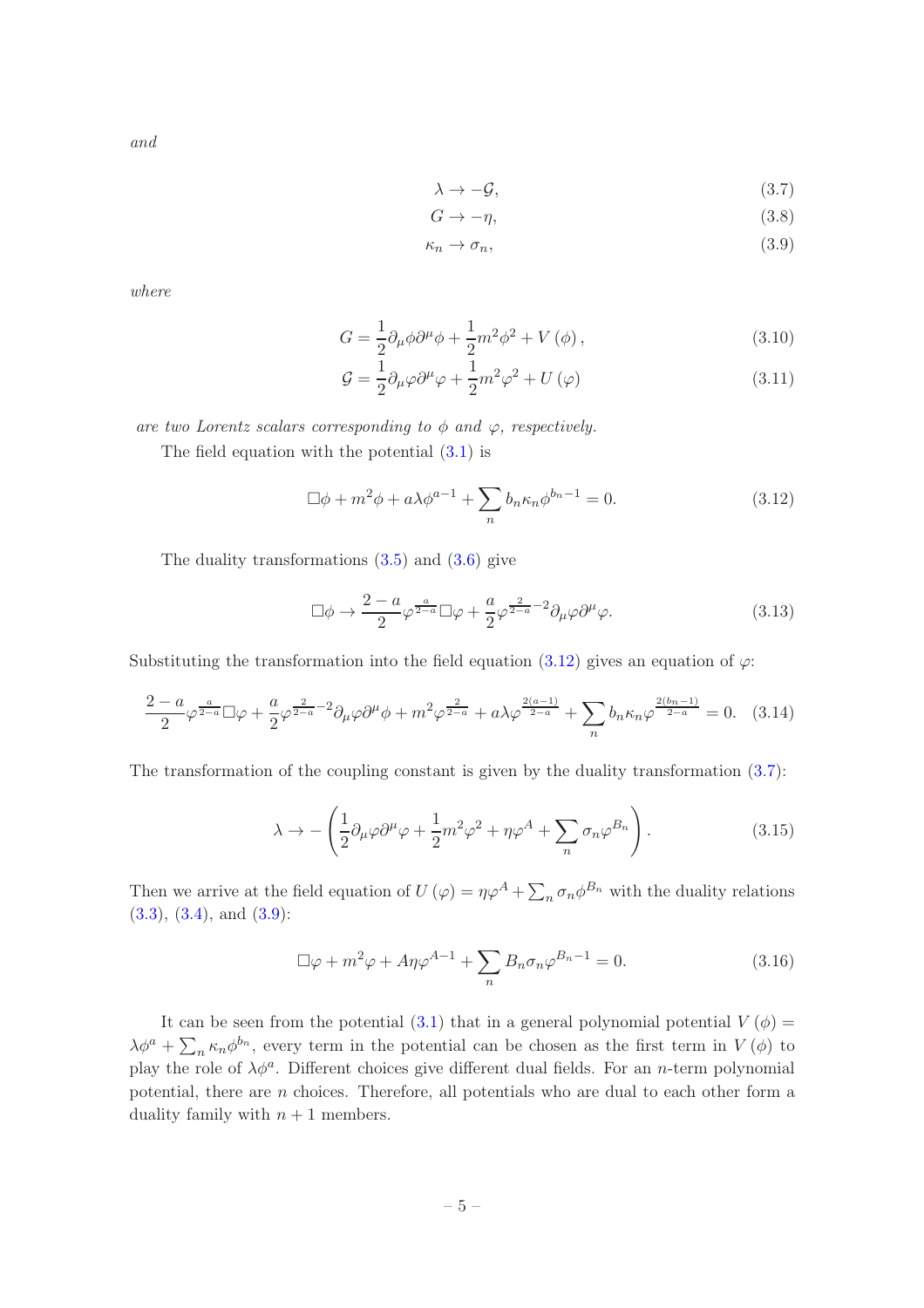#### 3.2 Solving field equations by means of the duality

Similarly, the field equation (3.12) has an implicit solution:

$$
\beta_{\mu} x^{\mu} + \int \frac{\sqrt{-\beta^2}}{\sqrt{2\left[\frac{1}{2}m^2 \phi^2 + (\lambda \phi^a + \sum_n \kappa_n \phi^{b_n}) - G\right]}} d\phi = 0.
$$
 (3.17)

Substituting the duality transformations  $(3.5)$  and  $(3.6)$  into the solution  $(3.17)$  and using the duality relations  $(3.3)$  and  $(3.4)$ , we arrive at

$$
\beta_{\mu} y^{\mu} + \int \frac{\sqrt{-\beta^2}}{\sqrt{2\left[\frac{1}{2}m^2 \varphi^2 + \left(-G\varphi^{-\frac{2a}{2-a}} + \sum_n \kappa_n \varphi^{\frac{2b_n - 2a}{2-a}}\right) - (-\lambda)\right]}} d\varphi = 0.
$$
 (3.18)

This is just a solution of the field equation with  $U(\varphi) = -G\varphi^{-\frac{2a}{2-a}} + \sum_n \kappa_n \varphi^{\frac{2b_n-2a}{2-a}}$ . By the duality relations  $(3.3)$ ,  $(3.4)$ ,  $(3.7)$ ,  $(3.8)$ ,  $(3.9)$ , and Eq.  $(3.11)$ , we can see that this is the solution of the field equation with the potential (2.14):

$$
\beta_{\mu}y^{\mu} + \int \frac{\sqrt{-\beta^2}}{\sqrt{2\left[\frac{1}{2}m^2\varphi^2 + U(\varphi) - \mathcal{G}\right]}}d\varphi = 0.
$$
\n(3.19)

Obviously, for an  $n$ -term polynomial potential, once a potential in the duality family is solved, the other n potentials are immediately solved.

#### 4 The sine-Gordon equation

The sine-Gordon potential is not a polynomial potential. We first expand the sine-Gordon potential as a power series. Each term in the expansion is a power function, which has a duality discussed in section 2. Calculating the duality of each term of the series and then summing up the series give the dual potential of the sine-Gordon potential.

#### 4.1 The duality

The sine-Gordon equation is [35]

$$
\Box \phi + \frac{m^3}{\sqrt{\lambda}} \sin \left( \frac{\sqrt{\lambda}}{m} \phi \right) = 0. \tag{4.1}
$$

First rewrite the sine-Gordon Lagrangian,  $\mathcal{L} = \frac{1}{2}$  $\frac{1}{2}\partial_{\mu}\phi\partial^{\mu}\phi-\frac{m^{4}}{\lambda}$  $\frac{n^4}{\lambda} \left[ 1 - \cos \left( \frac{\sqrt{\lambda}}{m} \right) \right]$  $\left.\frac{\sqrt{\lambda}}{m}\phi\right)\right], \text{ as }$ 

$$
\mathcal{L} = \frac{1}{2} \partial_{\mu} \phi \partial^{\mu} \phi - \frac{1}{2} m^2 \phi^2 - V(\phi)
$$
\n(4.2)

with

$$
V(\phi) = \frac{m^4}{\lambda} \left[ 1 - \cos\left(\frac{\sqrt{\lambda}}{m}\phi\right) \right] - \frac{1}{2}m^2\phi^2.
$$
 (4.3)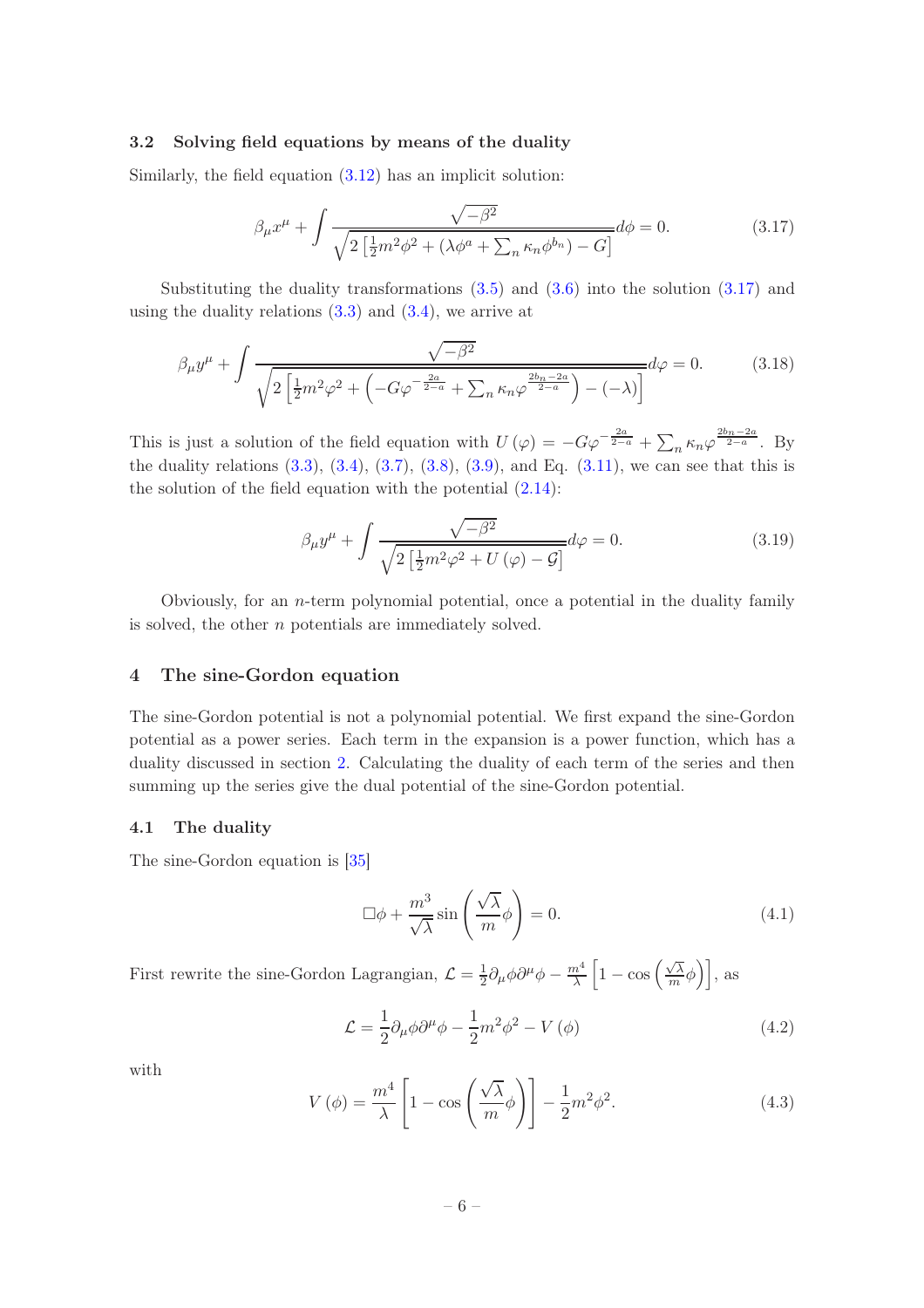Expanding  $V(\phi)$  gives

$$
V(\phi) = -\frac{\lambda}{24} \phi^4 - \sum_{n=3}^{\infty} \frac{(-1)^n}{(2n)!} \frac{\lambda^{n-1}}{m^{2(n-2)}} \phi^{2n}.
$$
 (4.4)

The leading term in Eq.  $(4.4)$  is the  $\phi^4$  term.

First regarding the expansion (4.4) as a polynomial (though it is indeed a series), we can obtain the dual potential by the duality transformation of the general polynomial potential, Eqs. (3.3), (3.4), (3.7), (3.8), and (3.9):

$$
A = 4, B_n = 4 - 2n, n = 3, 4, 5, \dots,
$$
  

$$
\eta = -G, \sigma_n = -\frac{(-1)^n}{(2n)!} \frac{\lambda^{n-1}}{m^{2(n-2)}}.
$$
 (4.5)

The duality transformations here, by Eqs.  $(3.5)$  and  $(3.6)$ , are

$$
\phi \to \varphi^{-1},\tag{4.6}
$$

$$
x^{\mu} \to -y^{\mu}.\tag{4.7}
$$

The potential of the dual field can be obtained by substituting the duality relation (4.5) into Eq. (3.2) and then summing up the series:

$$
U(\varphi) = -G\varphi^{4} - \sum_{n=3}^{\infty} \frac{(-1)^{n}}{(2n)!} \frac{\lambda^{n-1}}{m^{2(n-2)}} \varphi^{4-2n}
$$
  
=  $-G\varphi^{4} + \frac{m^{4}}{\lambda} \varphi^{4} \left(1 + \cos \frac{\sqrt{\lambda}}{m\varphi}\right) - \frac{1}{2}m^{2}\varphi^{2}.$  (4.8)

The field equation of the dual field then reads

$$
\Box \phi - 4G\varphi^3 + \frac{4m^4}{\lambda} \varphi^3 \left( 1 - \cos \frac{\sqrt{\lambda}}{m\varphi} \right) - \frac{m^3}{\sqrt{\lambda}} \varphi^3 \sin \frac{\sqrt{\lambda}}{m\varphi} = 0. \tag{4.9}
$$

Different solution of  $\phi$  gives different G and different G gives different dual potentials.

The expansion (4.4) has infinite terms, so the duality family has infinite members.

#### 4.1.1 The  $1 + n$ -dimensional solution

The sine-Gordon equation (4.1) has a  $1 + n$ -dimensional solution [35]

$$
\phi = \frac{4m}{\sqrt{\lambda}} \operatorname{arccot} \left( i \cot \left( \frac{\beta_{\mu} x^{\mu}}{2\sqrt{-\beta^2}} m \right) \right). \tag{4.10}
$$

Substituting the solution  $(4.10)$  into Eq.  $(3.10)$  gives

$$
G = \frac{2m^4}{\lambda}.\tag{4.11}
$$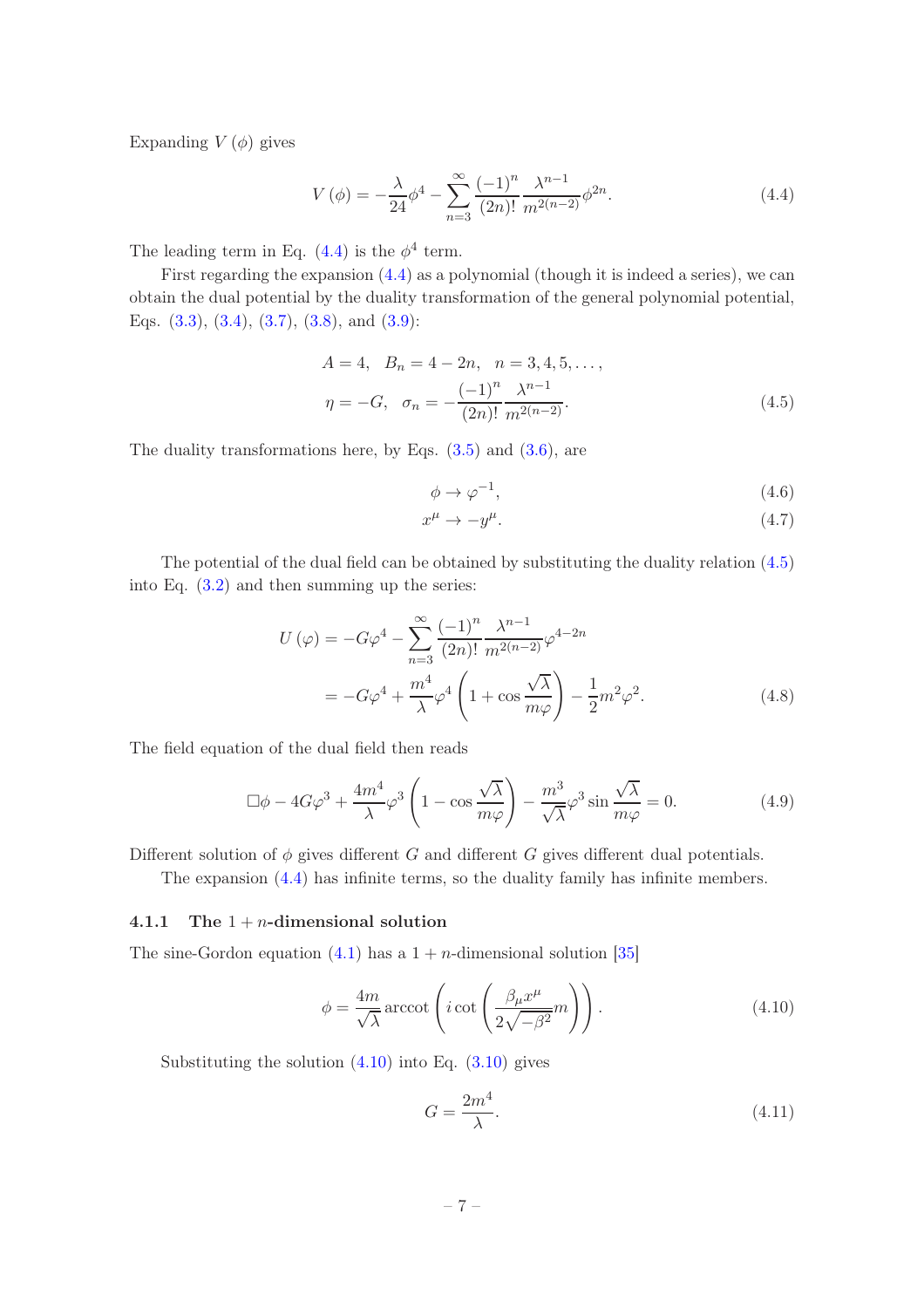Then the potential of the dual field, by Eq. (4.8), reads

$$
U(\varphi) = -\frac{m^4}{\lambda}\varphi^4 \left(1 + \cos\frac{\sqrt{\lambda}}{m\varphi}\right) - \frac{1}{2}m^2\varphi^2.
$$
 (4.12)

The field equation of the dual field is then

$$
\Box \varphi + \frac{4m^4}{\lambda} \varphi^3 \left( 1 + \cos \frac{\sqrt{\lambda}}{m\varphi} \right) + \frac{m^3}{\sqrt{\lambda}} \varphi^2 \sin \frac{\sqrt{\lambda}}{m\varphi} = 0. \tag{4.13}
$$

The solution of the dual field can be obtained by substituting the duality transformations  $(3.5)$  and  $(3.6)$  into the solution  $(4.10)$ :

$$
\varphi = \left[\frac{4m}{\sqrt{\lambda}}\arccot\left(i\cot\left(\frac{-\beta_{\mu}y^{\mu}}{2\sqrt{-\beta^{2}}}m\right)\right)\right]^{-1}.\tag{4.14}
$$

### 4.1.2 The 1 + 1-dimensional solution

The sine-Gordon equation  $(4.1)$  also has a  $1 + 1$ -dimensional solution [36, 37],

$$
\phi = \frac{4m}{\sqrt{\lambda}} \arctan\left(\frac{\cos\left(\frac{\sqrt{2}}{2}mt\right)}{\cosh\left(\frac{\sqrt{2}}{2}mx\right)}\right). \tag{4.15}
$$

Substituting the solution  $(4.10)$  into  $(3.10)$  gives

$$
G = \frac{8m^4}{\lambda} \left[ \cos\left(\sqrt{2}mt\right) + \cosh\left(\sqrt{2}mx\right) + 2 \right]^{-1}.
$$
 (4.16)

The potential of the dual field, by Eq. (4.8), reads

$$
U(\varphi) = -\frac{8m^4}{\lambda} \left[ \cos\left(\sqrt{2}mt\right) + \cosh\left(\sqrt{2}mx\right) + 2 \right]^{-1} \varphi^4 + \frac{m^4}{\lambda} \varphi^4 \left( 1 - \cos\left(\frac{\sqrt{\lambda}}{m\varphi}\right) \right) - \frac{1}{2} m^2 \varphi^2. \tag{4.17}
$$

The field equation of the dual field is

$$
\Box \varphi - \frac{32m^4}{\lambda} \left[ \cos \left( \sqrt{2}mt \right) + \cosh \left( \sqrt{2}mx \right) + 2 \right]^{-1} \varphi^3 + \frac{4m^4}{\lambda} \varphi^3 \left( 1 - \cos \frac{\sqrt{\lambda}}{m\varphi} \right) - \frac{m^3}{\sqrt{\lambda}} \varphi^3 \sin \frac{\sqrt{\lambda}}{m\varphi} = 0. \tag{4.18}
$$

The solution of the dual field can be obtained by substituting the duality transformations  $(4.6)$  and  $(4.7)$  into the solution  $(4.15)$ :

$$
\varphi = \left[\frac{4m}{\sqrt{\lambda}} \arctan\left(\frac{\cos\left(\frac{\sqrt{2}}{2}mt\right)}{\cosh\left(\frac{\sqrt{2}}{2}mx\right)}\right)\right]^{-1}.\tag{4.19}
$$

This is the solution of the field equation (4.18).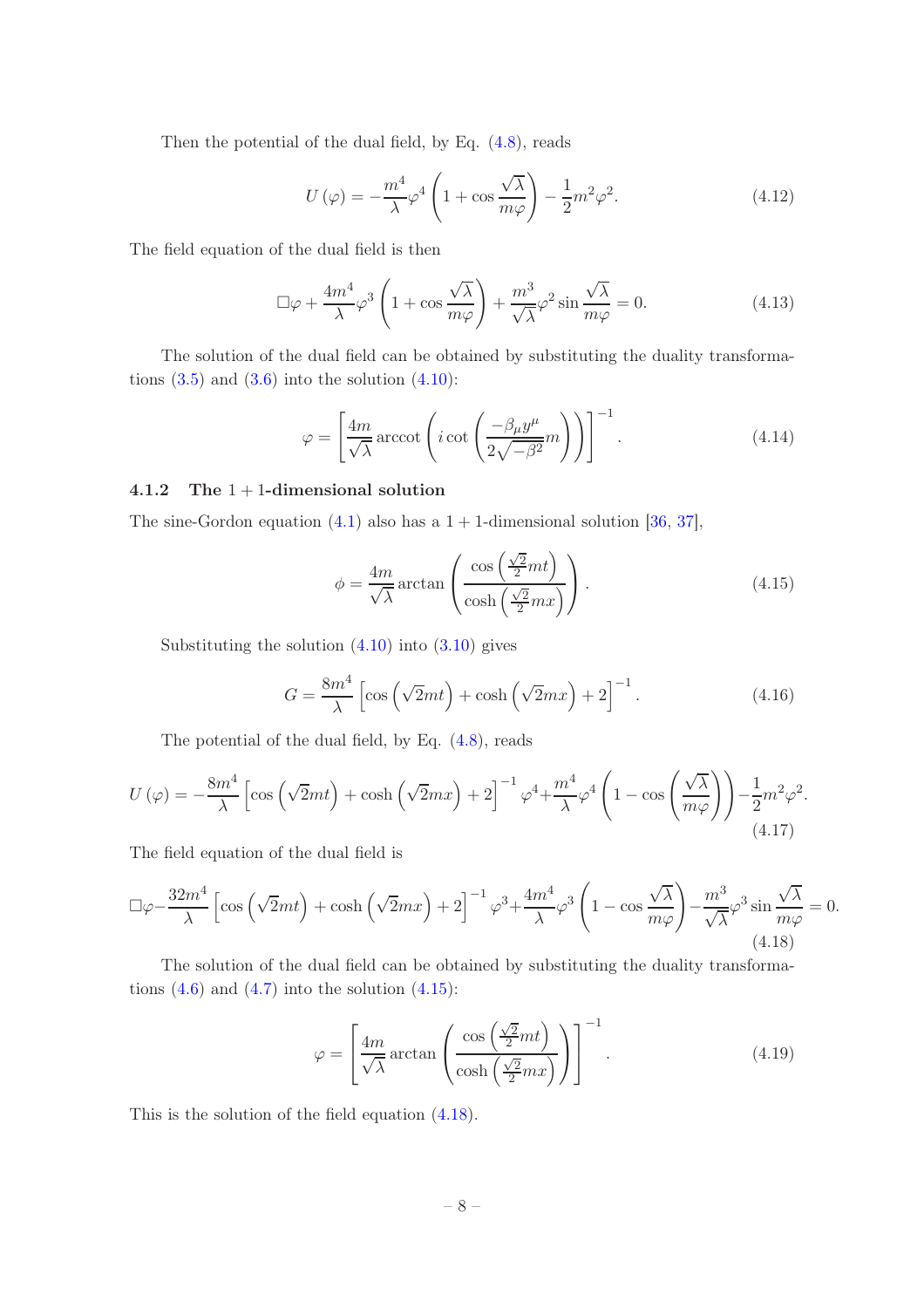#### 4.2 The duality family of the sine-Gordon field

In the above, by regarding the expansion of the sine-Gordon potential as a "polynomial potential", we obtain the dual potential of the sine-Gordon potential. In section 3, we write a polynomial potential in the form of  $V(\phi) = \lambda \phi^a + \sum_n \kappa_n \phi^{b_n}$ , in which the first term  $\lambda \phi^a$  is arbitrarily chosen from the polynomial and the other terms in the polynomial are incorporated into the sum. However, every term in  $V(\phi)$  can be chosen as the first term and different choices lead to different dual potentials. In the following, we give a general discussion on the dual potential of the sine-Gordon potential by choosing different terms in the expansion as the first term.

Rewriting the expansion of  $V(\phi)$ , Eq. (4.3), as

$$
V(\phi) = -\frac{(-1)^{\chi}}{(2\chi)!} \frac{\lambda^{\chi-1}}{m^{2(\chi-2)}} \phi^{2\chi} - \sum_{n=2(n\neq\chi)}^{\infty} \frac{(-1)^n}{(2n)!} \frac{\lambda^{n-1}}{m^{2(n-2)}} \phi^{2n}, \ \chi = 2, 3, 4 \cdots \,. \tag{4.20}
$$

It can seen that the expansion (4.3) is just the special case of Eq. (4.20) with  $\chi = 2$ .

Similarly, regarding the expansion (4.20) as a "polynomial", we obtain the dual potential by the duality transformation of the general polynomial potential, Eqs. (3.3), (3.4),  $(3.7), (3.8), \text{ and } (3.9)$ :

$$
A = \frac{2\chi}{\chi - 1}, \quad B_n = \frac{2(n - \chi)}{1 - \chi},
$$
  
\n
$$
\eta = -G, \quad \sigma_n = -\frac{(-1)^n}{(2n)!} \frac{\lambda^{n-1}}{m^{2(n-2)}}, \quad n = 2, 3, 4, \dots, \text{ and } n \neq \chi.
$$
 (4.21)

The duality transformations  $(3.5)$  and  $(3.6)$  then become

$$
\phi \to \varphi^{\frac{1}{1-\chi}},\tag{4.22}
$$

$$
x^{\mu} \to \frac{1}{1-\chi} y^{\mu}.
$$
\n(4.23)

Substituting the duality relation into Eq. (3.2) and summing up the series give the dual potential of  $V(\phi)$ 

$$
U(\varphi) = -G\varphi^{\frac{2\chi}{\chi-1}} - \sum_{n=2'}^{\infty} \frac{(-1)^n}{(2n)!} \frac{\lambda^{n-1}}{m^{2(n-2)}} \varphi^{\frac{2(n-\chi)}{1-\chi}}
$$
(4.24)

$$
= -G\varphi^{\frac{2\chi}{\chi-1}} - \frac{m^4}{\lambda}\varphi^{\frac{2\chi}{\chi-1}} \left[ \cos\left(\frac{\sqrt{\lambda}}{m}\varphi^{\frac{1}{1-\chi}}\right) - 1 \right] - \frac{1}{2}m^2\varphi^2. \tag{4.25}
$$

The field equation is then

$$
\Box \varphi - \frac{2\chi}{\chi - 1} G \varphi^{\frac{\chi + 1}{\chi - 1}} - \frac{2\chi}{\chi - 1} \frac{m^4}{\lambda} \varphi^{\frac{\chi + 1}{\chi - 1}} \left[ \cos \left( \frac{\sqrt{\lambda}}{m} \varphi^{\frac{1}{1 - \chi}} \right) - 1 \right] + \frac{1}{1 - \chi} \frac{m^3}{\sqrt{\lambda}} \varphi^{\frac{\chi}{\chi - 1}} \sin \left( \frac{\sqrt{\lambda}}{m} \varphi^{\frac{1}{1 - \chi}} \right) = 0. \tag{4.26}
$$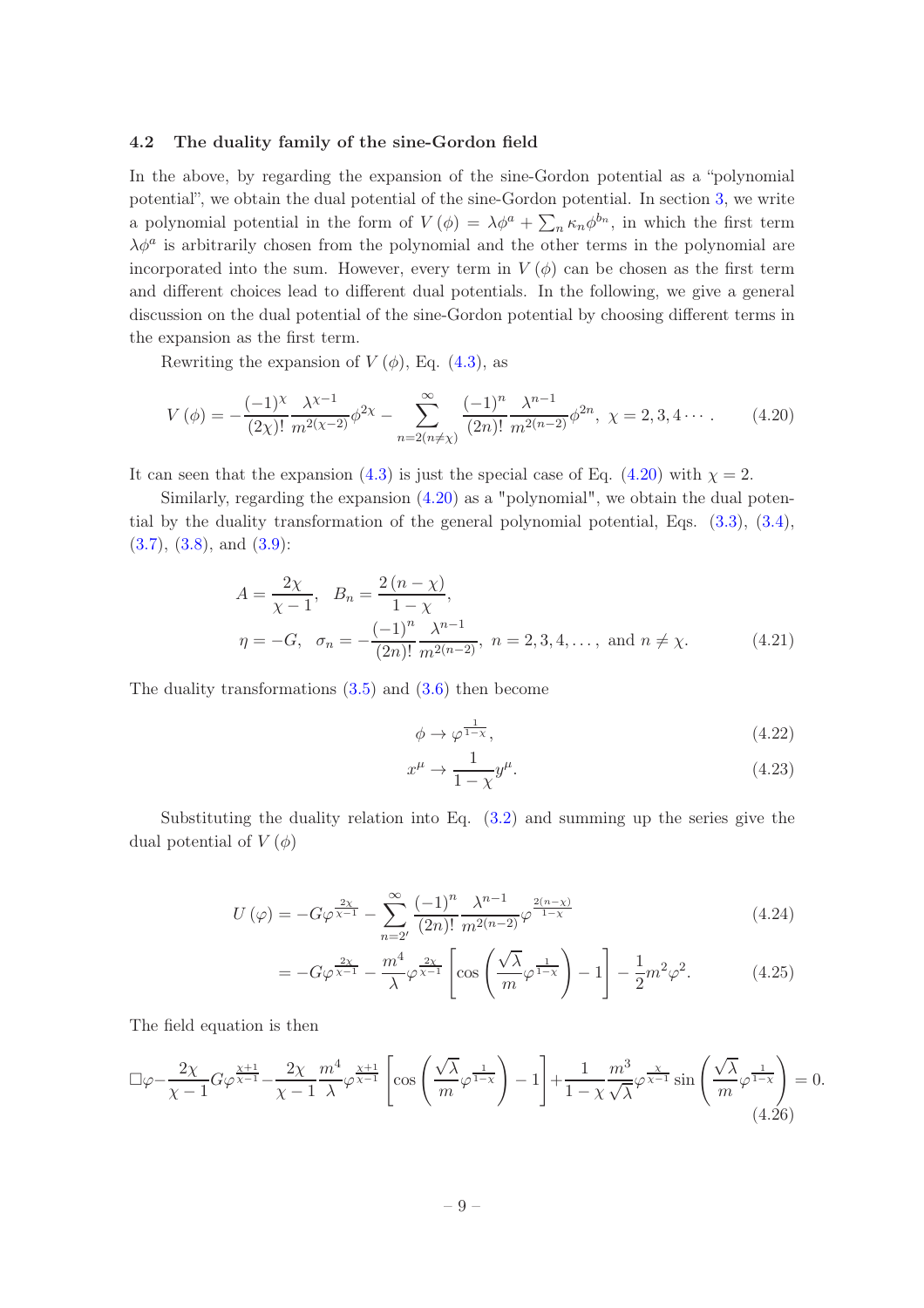Substituting the solution  $(4.10)$  into Eq.  $(3.10)$  gives

$$
G = \frac{2m^4}{\lambda}.\tag{4.27}
$$

Then we arrive at

$$
U(\varphi) = -\frac{2m^4}{\lambda} \varphi^{\frac{2\chi}{\chi-1}} - \sum_{n=2'}^{\infty} \frac{(-1)^n}{(2n)!} \frac{\lambda^{n-1}}{m^{2(n-2)}} \varphi^{\frac{2(n-\chi)}{1-\chi}}
$$
  
= 
$$
-\frac{m^4}{\lambda} \varphi^{\frac{2\chi}{\chi-1}} \left(1 + \cos \frac{\sqrt{\lambda}}{m} \varphi^{\frac{1}{1-\chi}}\right) - \frac{1}{2} m^2 \varphi^2 - \left(-\frac{\lambda}{m^4}\right)^{\chi-1} \frac{m^{2\chi}}{(2\chi)!}.
$$
 (4.28)

The field equation of the dual field then reads

$$
\Box \varphi - \frac{2\chi}{\chi - 1} \frac{m^4}{\lambda} \varphi^{\frac{\chi + 1}{\chi - 1}} \left[ \cos \left( \frac{\sqrt{\lambda}}{m} \varphi^{\frac{1}{1 - \chi}} \right) + 1 \right] + \frac{1}{1 - \chi} \frac{m^3}{\sqrt{\lambda}} \varphi^{\frac{\chi}{\chi - 1}} \sin \left( \frac{\sqrt{\lambda}}{m} \varphi^{\frac{1}{1 - \chi}} \right) = 0.
$$

Substituting the duality relations  $(4.22)$  and  $(4.23)$  into the solution  $(4.10)$  gives the solution of the dual potential:

$$
\varphi = \left[ \frac{4m}{\sqrt{\lambda}} \operatorname{arccot} \left( i \cot \left( -\frac{1}{1 - \chi} \frac{\beta_{\mu} y^{\mu}}{2\sqrt{-\beta^2}} m \right) \right) \right]^{1 - \chi} . \tag{4.29}
$$

#### 5 Fields with general potentials

For nonpolynomial potentials, like that in the case of the sine-Gordon fields, we can first expand the potential as a series, then construct the dual field with the help of the duality relation of the general polynomial potential given in section 3, and sum up the series.

Expand the potential  $V(\phi)$  as

$$
V(\phi) = \lambda \phi^a + \sum_n \kappa_n \phi^{b_n}.
$$
\n(5.1)

Using the duality relations  $(3.3)$ ,  $(3.4)$ ,  $(3.7)$ ,  $(3.8)$ , and  $(3.9)$ , we obtain the series of the dual potential,

$$
U(\varphi) = -G\varphi^{\frac{2a}{a-2}} + \sum_{n} \kappa_n \varphi^{\frac{2a}{a-2} - \frac{2b_n}{a-2}}
$$
  
= 
$$
-G\left(\varphi^{\frac{2}{2-a}}\right)^{-a} + \left(\varphi^{\frac{2}{2-a}}\right)^{-a} \sum_{n} \kappa_n \left(\varphi^{\frac{2}{2-a}}\right)^{b_n}.
$$
 (5.2)

By Eq. (5.1) we have  $\sum_{n} \kappa_n \phi^{b_n} = V(\phi) - \lambda \phi^a$ , so the series in Eq. (5.2) can be summed up as

$$
U(\varphi) = -G\left(\varphi^{\frac{2}{2-a}}\right)^{-a} + \left(\varphi^{\frac{2}{2-a}}\right)^{-a} \left[V\left(\varphi^{\frac{2}{2-a}}\right) - \lambda\left(\varphi^{\frac{2}{2-a}}\right)^{a}\right]
$$

$$
= -G\varphi^{\frac{2a}{a-2}} + \varphi^{\frac{2a}{a-2}}V\left(\varphi^{\frac{2}{2-a}}\right) - \lambda.
$$
(5.3)

This is a general result on dual fields.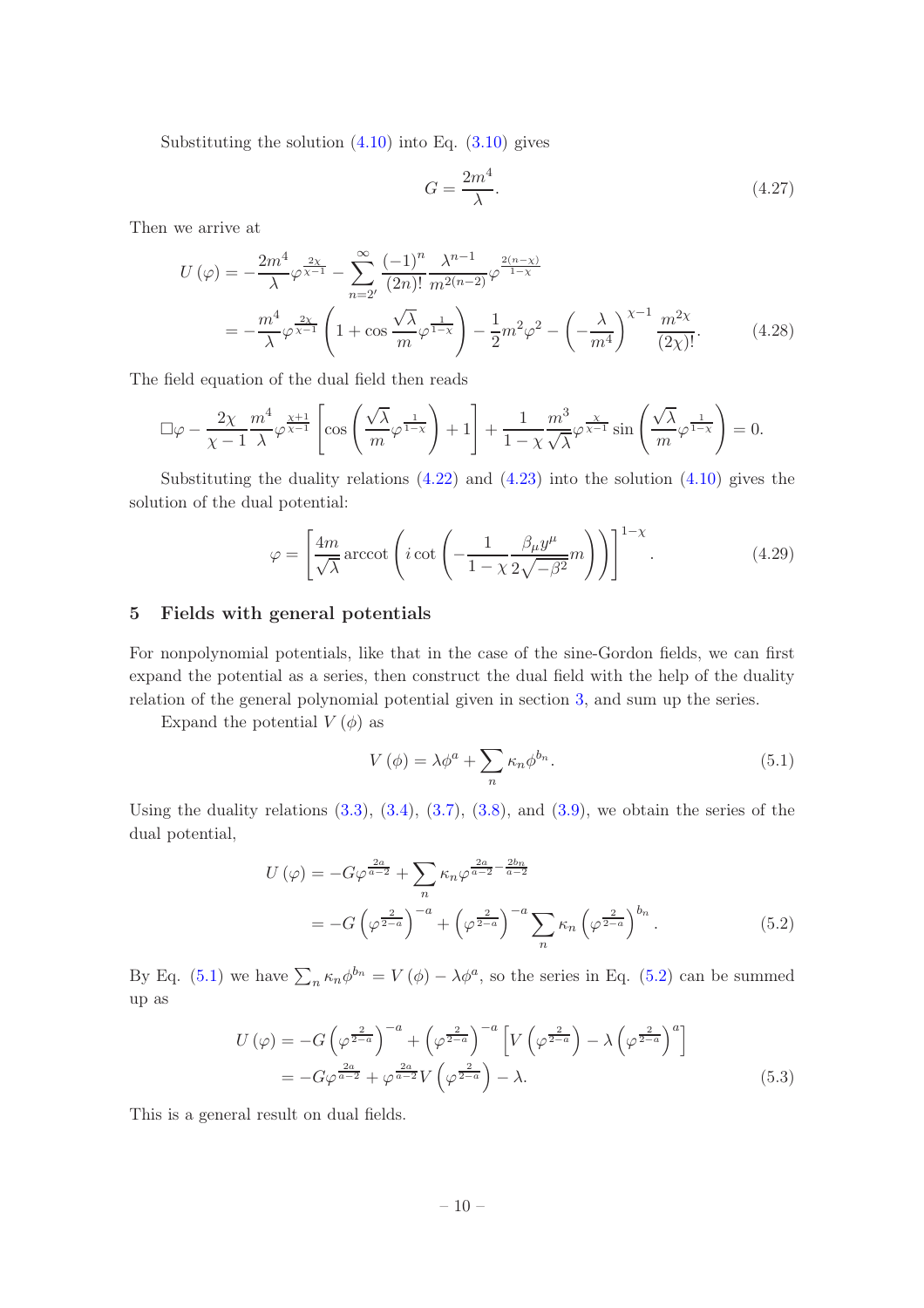#### 6 Constructing the dual fields from the solution

In this section, we discuss an approach of constructing the dual field from the solution.

In the implicit solution of the field equation (1.2),

$$
\beta_{\mu}x^{\mu} + \int \frac{\sqrt{-\beta^2}}{\sqrt{2\left[\frac{1}{2}m^2\phi^2 + V(\phi) - G\right]}}d\phi = 0, \tag{6.1}
$$

by writing the duality transformation in the following general form,

$$
\phi \to f(\varphi) \,, \tag{6.2}
$$

$$
x^{\mu} \to g^{\mu} \left( y \right), \tag{6.3}
$$

the solution  $(6.1)$  becomes

$$
\beta_{\mu}g^{\mu}(y) + \int \frac{\sqrt{-\beta^2}}{\sqrt{2\left[\frac{1}{2}m^2f^2(\varphi) + V\left(f\left(\varphi\right)\right) - G\right]}} f'(\varphi) d\varphi = 0. \tag{6.4}
$$

In order that Eq. (6.4) is still a solution of a field equation, a simple choice is

$$
g^{\mu}(y) = \chi y^{\mu} \tag{6.5}
$$

with  $\chi$  a constant. Then Eq. (6.4) with the duality transformation (6.5) becomes

$$
\beta_{\mu} y^{\mu} + \int \frac{\sqrt{-\beta^2}}{\sqrt{2\left\{\frac{1}{2}m^2 \chi^2 \frac{f^2(\varphi)}{[f'(\varphi)]^2} + \frac{\chi^2}{[f'(\varphi)]^2} V\left[f(\varphi)\right] - G \frac{\chi^2}{[f'(\varphi)]^2}\right\}}} d\varphi = 0. \tag{6.6}
$$

Requiring that Eq. (6.6) is still a solution of the field equation and comparing Eqs. (2.15) and (6.6), we can choose (1) one of the three terms as the mass term which should be in proportion to  $\varphi^2$ , (2) one of the other terms as the constant term, and (3) the remaining term as the potential term  $U(\varphi)$ . Different choices give different dual fields.

## 7 The duality of polynomial fields: examples

In this section, we give some examples of the method of solving the field equation by the duality transformation.

## 7.1 The self-duality: free fields and  $\phi^4$ -fields

The self-duality means that the dual field of a field is the field itself. The free field and the  $\phi^4$ -field are self-dual. This can be seen directly from the duality relation (2.3): if  $a = 0$ , then  $A = 0$ ; if  $a = 4$ , then  $A = 4$ .

Take the  $\phi^4$ -field as an example. The field equation of the  $\phi^4$ -field is

$$
\Box \phi + m^2 \phi + 4\lambda \phi^3 = 0,\tag{7.1}
$$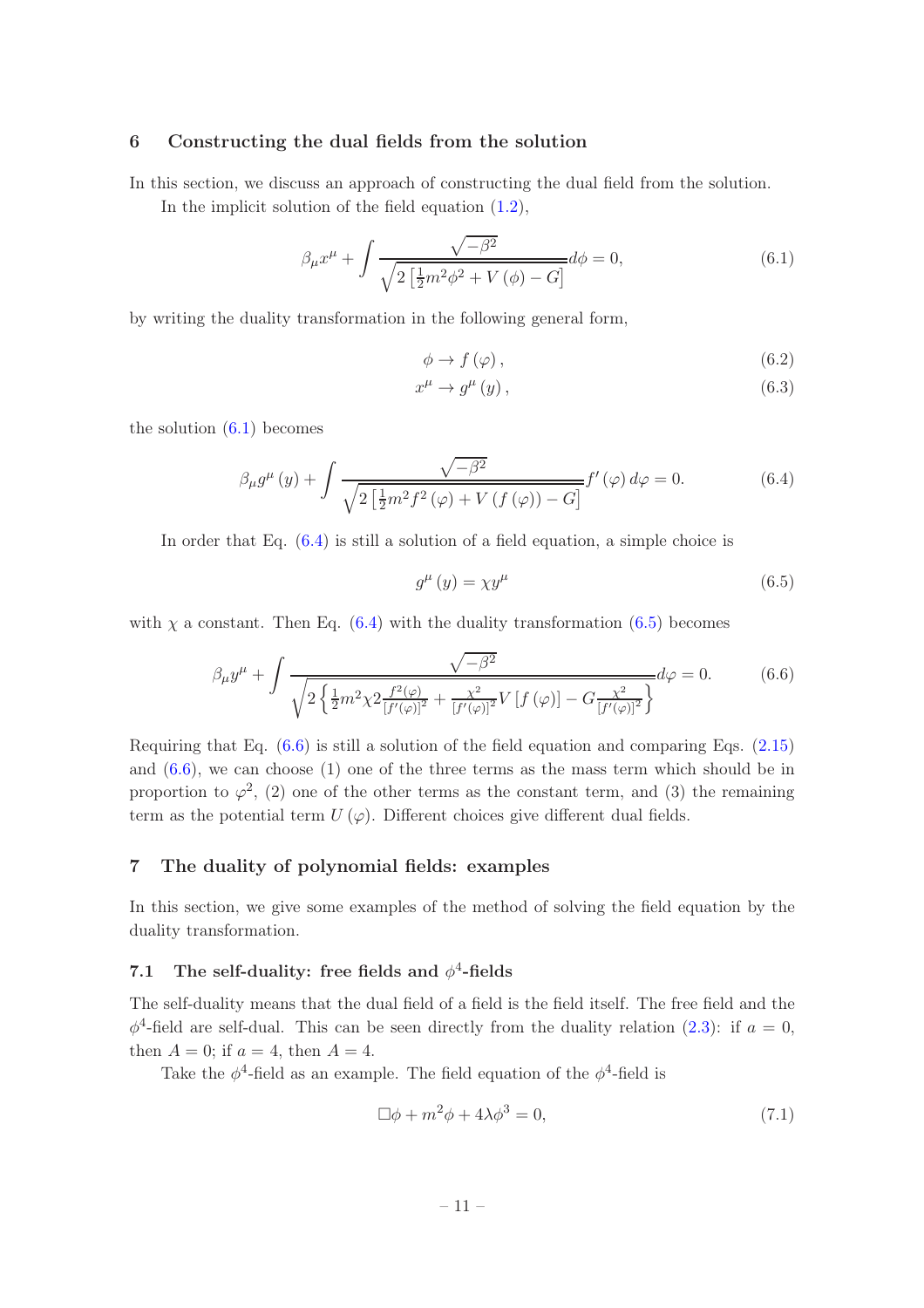which has a soliton solution [38],

$$
\phi = \frac{im}{2\sqrt{\lambda}} \tanh\left(\alpha t + \beta x_1 + \gamma x_2 - \frac{x_3}{2}\sqrt{4\alpha^2 - 4\beta^2 - 4\gamma^2 - 2m^2} + \delta\right). \tag{7.2}
$$

For the  $\phi^4$ -field potential, by Eqs. (2.4) and (2.5), the duality transformations are

$$
\phi \to \varphi^{-1},\tag{7.3}
$$

$$
x^{\mu} \to -y^{\mu}.\tag{7.4}
$$

The field equation (7.1) under the duality transformation becomes

$$
-\varphi^{-2}\Box\varphi + 2\varphi^{-3}\partial_{\mu}\varphi\partial^{\mu}\phi + m^{2}\varphi^{-1} + 4\lambda\varphi^{-3} = 0.
$$
 (7.5)

The coupling constant  $\lambda$ , by the duality relation (2.6) and Eq. (2.9), should be replaced by

$$
\lambda \to -\frac{1}{2} \partial_{\mu} \varphi \partial^{\mu} \varphi - \frac{1}{2} m^2 \varphi^2 - \eta \varphi^4. \tag{7.6}
$$

Substituting the replacement  $(7.6)$  into the field equation  $(7.5)$  gives

$$
\Box \varphi + m^2 \varphi + 4\eta \varphi^3 = 0, \qquad (7.7)
$$

which is the field equation with  $U(\varphi) = \eta \varphi^4$ .

The duality transformation of the solution is straightforward. Substituting the solution (7.2) into Eq. (2.8) gives

$$
G = \frac{1}{2}\partial_{\mu}\phi\partial^{\mu}\phi + \frac{m^2}{2}\phi^2 + \lambda\varphi^4 = -\frac{m^4}{16\lambda}.
$$
 (7.8)

Substituting the transformations  $(7.3)$  and  $(7.4)$  into the solution  $(7.2)$  and using Eq.  $(2.7)$ give the solution of  $U(\varphi) = \frac{m^4}{16\lambda}\varphi^4$ :

$$
\varphi = -\frac{2\sqrt{\lambda}}{im}\coth\left(\alpha\tau + \beta y_1 + \gamma y_2 - \frac{y_3}{2}\sqrt{4\alpha^2 - 4\beta^2 - 4\gamma^2 - 2m^2} - \delta\right). \tag{7.9}
$$

Putting  $\frac{m^4}{16\lambda} = \eta$ , we obtain the solution of  $U(\varphi) = \eta \varphi^4$ :

$$
\varphi = \frac{im}{2\sqrt{\eta}} \coth\left(\alpha \tau + \beta y_1 + \gamma y_2 - \frac{y_3}{2}\sqrt{4\alpha^2 - 4\beta^2 - 4\gamma^2 - 2m^2} - \delta\right)
$$
  
= 
$$
\frac{im}{2\sqrt{\eta}} \tanh\left(\alpha \tau + \beta y_1 + \gamma y_2 - \frac{y_3}{2}\sqrt{4\alpha^2 - 4\beta^2 - 4\gamma^2 - 2m^2} + \delta'\right)
$$
(7.10)

with the constant  $\delta' = -\delta + i\frac{\pi}{2}$  $\frac{\pi}{2}$ .

## 7.2 The  $\phi^1\text{-field}$  and the  $\phi^{-2}\text{-field}$

The dual field of the  $\phi^1$ -field, by the duality relation  $(2.3)$ , is the  $\phi^{-2}$ -field, i.e., the fields

$$
V(\phi) = \lambda \phi,\tag{7.11}
$$

$$
U(\varphi) = \eta \varphi^{-2} \tag{7.12}
$$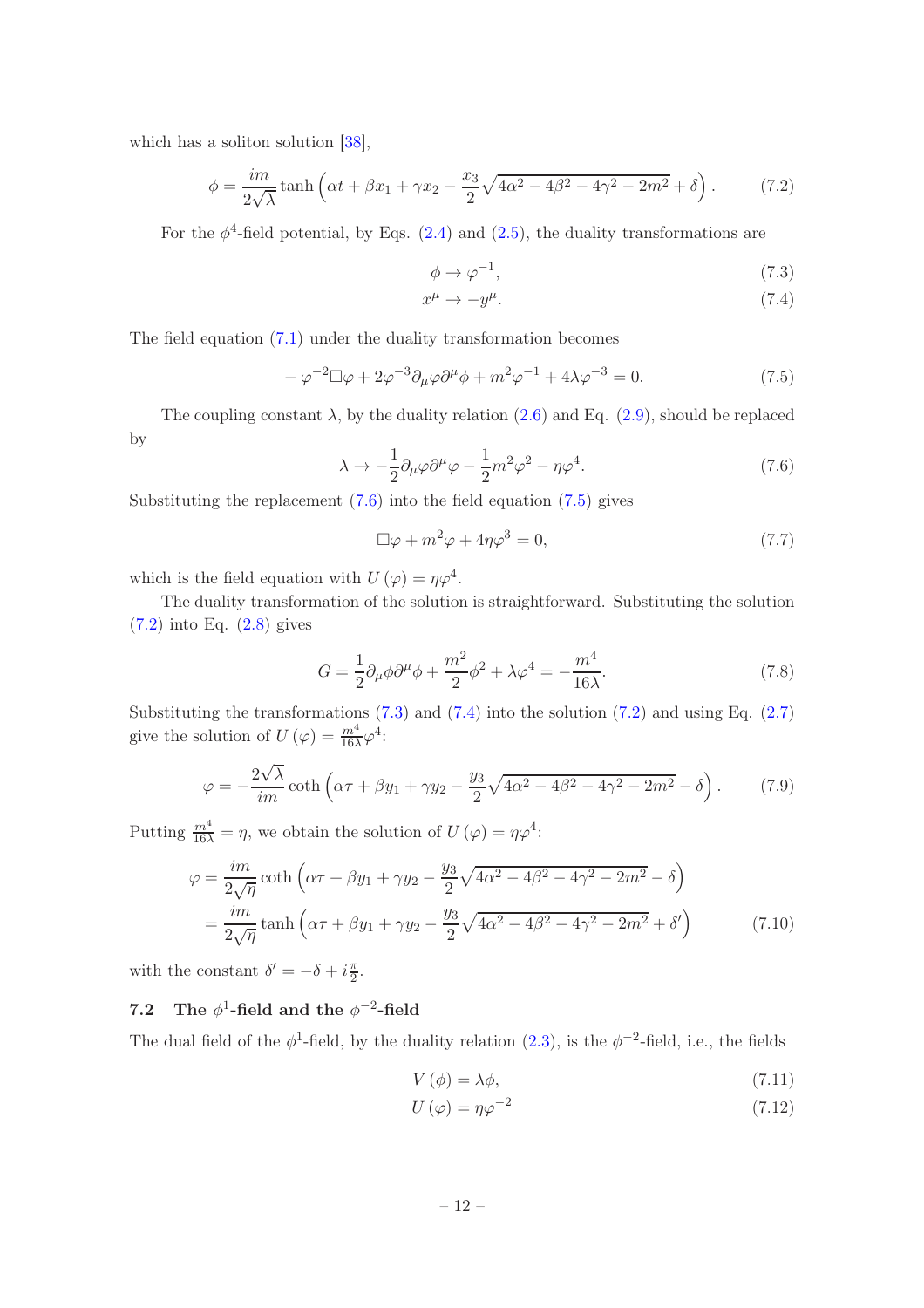are dual to each other. The duality transformations, by Eqs.  $(2.4)$ ,  $(2.5)$ , and  $(2.7)$ , are

$$
\phi \to \varphi^2,\tag{7.13}
$$

$$
x^{\mu} \to 2y^{\mu}, \tag{7.14}
$$

$$
\eta \to -G. \tag{7.15}
$$

For the field  $\phi$  with the potential  $(7.11)$ ,

$$
G = \frac{1}{2}\partial_{\mu}\phi\partial^{\mu}\phi + \frac{1}{2}m^2\phi^2 + \lambda\phi.
$$
 (7.16)

## 7.2.1 The  $1+3$ -dimensional solution

The field equation of  $\phi$ , Eq. (7.11), has a solution

$$
\phi = \exp\left(\alpha t + \beta x_1 + \gamma x_2 + i\sqrt{-m^2 - \alpha^2 + \beta^2 + \gamma^2} x_3\right) - \frac{\lambda}{m^2}.\tag{7.17}
$$

Substituting the solution  $(7.17)$  into Eq.  $(7.16)$  gives

$$
G = -\frac{\lambda^2}{2m^2}.\tag{7.18}
$$

Substituting the duality transformations (7.13) and (7.14) into the solution (7.17) and using the duality relation (7.15), we arrive at the solution of  $U(\varphi) = \frac{\lambda^2}{2m^2} \varphi^{-2}$ :

$$
\varphi = \left[ \exp \left( 2\alpha \tau + 2\beta y_1 + 2\gamma y_2 + 2i\sqrt{-m^2 - \alpha^2 + \beta^2 + \gamma^2} y_3 \right) - \frac{\lambda}{m^2} \right]^{1/2} . \tag{7.19}
$$

This is just the solution of the dual potential  $U(\varphi) = \eta \varphi^{-2}$  with  $\frac{\lambda^2}{2m^2} = \eta$ :

$$
\varphi = \left[ \exp \left( 2\alpha \tau + 2\beta y_1 + 2\gamma y_2 + 2i\sqrt{-m^2 - \alpha^2 + \beta^2 + \gamma^2} y_3 \right) - \frac{\sqrt{2\eta}}{m} \right]^{1/2} . \tag{7.20}
$$

#### 7.2.2 The  $1+1$ -dimensional solution

The field equation of  $\phi$ , Eq. (7.11), has a 1 + 1-dimensional solution,

$$
\phi = e^{\alpha t} \sinh\left(\sqrt{\alpha^2 + m^2}x\right) - \frac{\lambda}{m^2}.\tag{7.21}
$$

Substituting the solution  $(7.21)$  into Eq.  $(7.16)$  gives

$$
G = -\frac{\lambda^2}{2m^2} - \frac{\alpha^2 + m^2}{2} e^{2\alpha t}.
$$
 (7.22)

Substituting the duality transformations  $(7.13)$  and  $(7.14)$  into the solution  $(7.21)$  and using the duality relation (7.15), we arrive at the solution of  $U(\varphi) = \left(\frac{\lambda^2}{2m^2} + \frac{\alpha^2 + m^2}{2}\right)$  $\frac{1+m^2}{2}e^{2\alpha t}\Big)\varphi^{-2}$ :

$$
\varphi = \left[ e^{2\alpha \tau} \sinh\left(2\sqrt{\alpha^2 + m^2}y\right) - \frac{\lambda}{m^2} \right]^{1/2} . \tag{7.23}
$$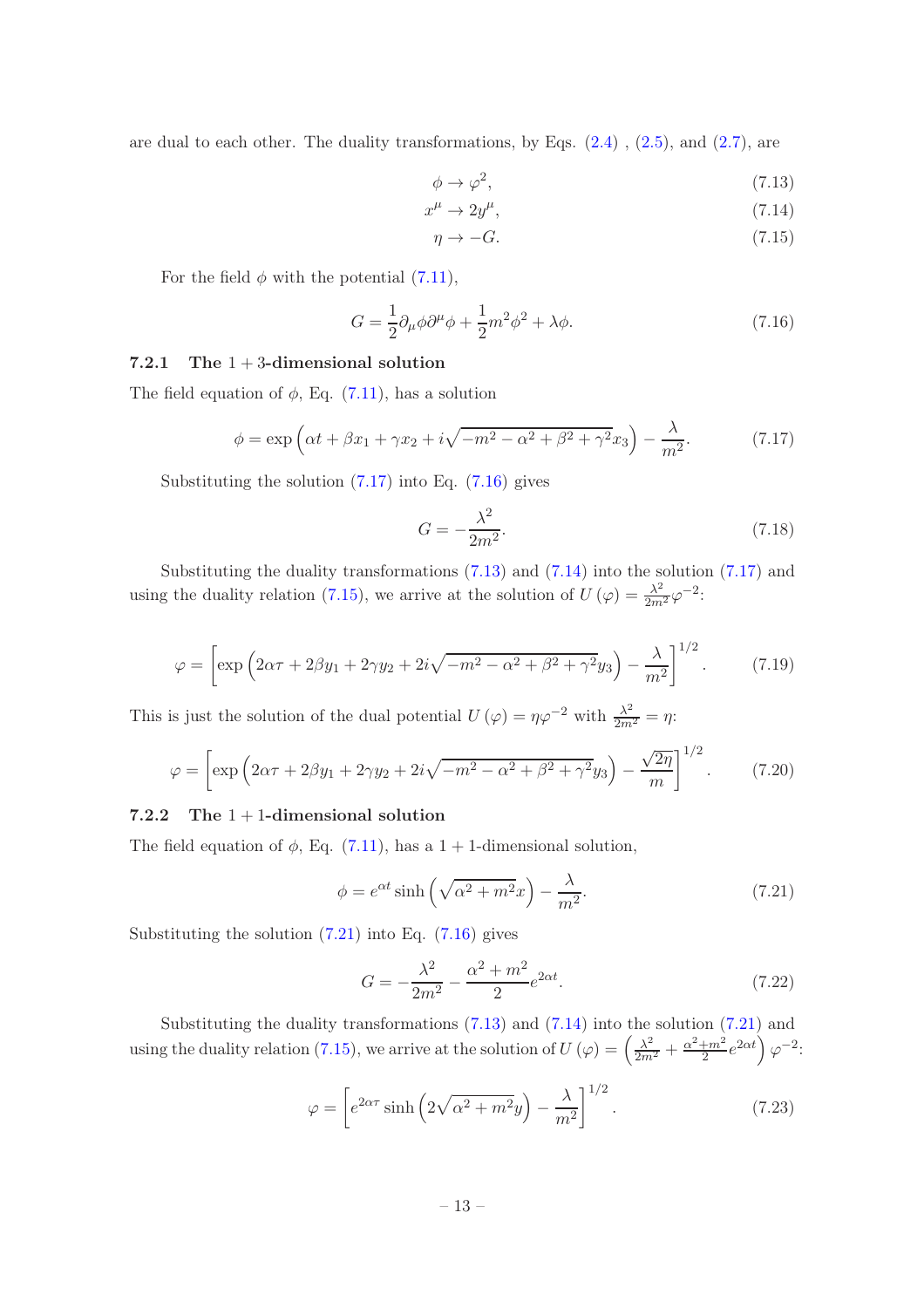## 7.3 The  $\phi^3$ -field and the  $\phi^6$ -field

The dual field of the  $\phi^3$ -field, by the duality relation (2.3), is the  $\phi^6$ -field, i.e., the fields

$$
V(\phi) = \lambda \phi^3,\tag{7.24}
$$

$$
U\left(\varphi\right) = \eta \phi^6 \tag{7.25}
$$

are dual to each other. The duality transformations by Eqs.  $(2.4)$ ,  $(2.5)$ , and  $(2.7)$  are

$$
\phi \to \varphi^{-2},\tag{7.26}
$$

$$
x^{\mu} \to -2y^{\mu}.\tag{7.27}
$$

and

$$
\eta \to -G. \tag{7.28}
$$

The field equation of  $\phi$ , Eq. (7.24), has a solution

$$
\phi = -\frac{m^2}{6\lambda} \left[ 3 \tanh^2 \left( \alpha x_1 + \beta x_2 + \gamma x_3 + \frac{\sqrt{4\alpha^2 + 4\beta^2 + 4\gamma^2 + m^2}}{2} t \right) - 1 \right].
$$
 (7.29)

For the field  $\phi$  with the potential (7.24),

$$
G = \frac{1}{2}\partial_{\mu}\phi\partial^{\mu}\phi + \frac{1}{2}m^{2}\phi^{2} + \lambda\phi^{3} = \frac{m^{6}}{54\lambda^{2}}.
$$
 (7.30)

Substituting the duality transformations (7.26) and (7.27) into the solution (7.29) and using the duality relation (7.28), we obtain the solution of  $U(\varphi) = -\frac{m^6}{54\lambda^2}\phi^6$ :

$$
\varphi = \left\{ -\frac{m^2}{6\lambda} \left[ 3 \tanh^2 \left( 2\alpha y_1 + 2\beta y_2 + 2\gamma y_3 + \sqrt{4\alpha^2 + 4\beta^2 + 4\gamma^2 + m^2} \tau \right) - 1 \right] \right\}^{-1/2}.
$$
\n(7.31)

We then arrive at the solution of  $U(\varphi) = \eta \phi^6$  with  $-\frac{m^6}{54\lambda^2} = \eta$ :

$$
\varphi = \left\{ \frac{i\sqrt{6\eta}}{2m} \left[ 3\tanh^2\left(2\alpha y_1 + 2\beta y_2 + 2\gamma y_3 + \sqrt{4\alpha^2 + 4\beta^2 + 4\gamma^2 + m^2}\tau \right) - 1 \right] \right\}^{-1/2}.
$$
\n(7.32)

7.4  $V(\phi) = \lambda \phi^3 + \kappa \phi$  and its duality

The massless scalar field with the polynomial potential

$$
V(\phi) = \lambda \phi^3 + \kappa \phi \tag{7.33}
$$

has two dual potentials. Taking  $a = 3$  in the duality relations (3.3) and (3.4) gives  $A = 6$ and  $B_n = 4$ , i.e., the dual potential is

$$
U(\varphi) = \eta \varphi^6 + \sigma \varphi^4. \tag{7.34}
$$

Taking  $a = 1$  in the duality relations (3.3) and (3.4) gives  $A = -2$  and  $B_n = 4$ , i.e., the dual potential is

$$
U(\varphi) = \eta \varphi^{-2} + \sigma \varphi^{4}.
$$
\n(7.35)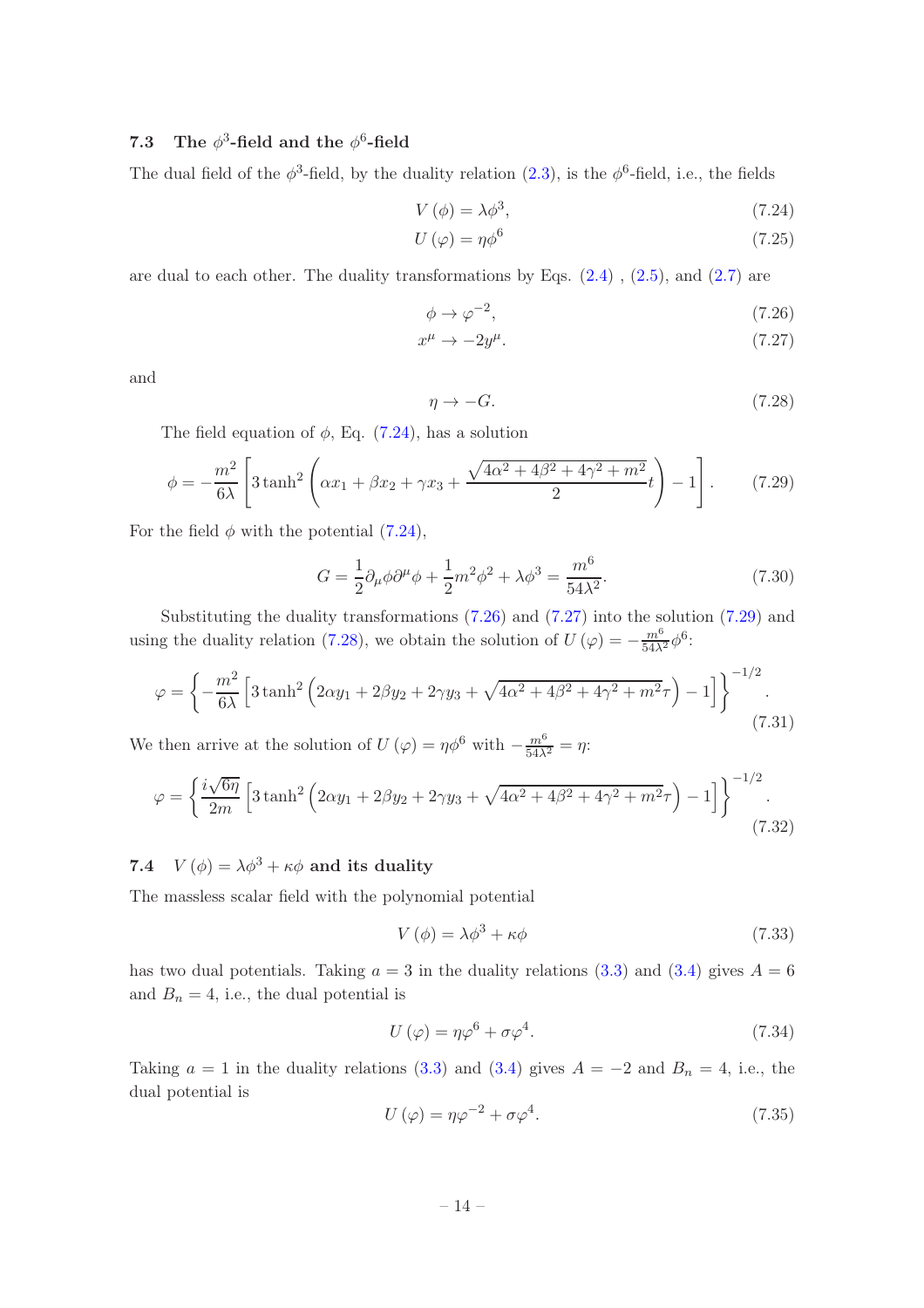Obviously, the fields with the potentials (7.34) and (7.35) are also dual.

The massless field equation of the potential (7.33) has a solution

$$
\phi = i\sqrt{\frac{\kappa}{\lambda}} \left[ \frac{2}{\sqrt{3}} - \sqrt{3} \tanh^2 \left( \alpha t - \frac{x}{2} \sqrt{4\alpha^2 - 2i \left( 3\kappa \lambda \right)^{1/2}} \right) \right].
$$
 (7.36)

For the field  $\phi$  with the potential (7.33),

$$
G = \frac{1}{2}\partial_{\mu}\phi\partial^{\mu}\phi + \frac{1}{2}m^2\phi^2 + \lambda\phi^3 = \frac{2i\kappa^{3/2}}{3\sqrt{3\lambda}}.\tag{7.37}
$$

From the solution of the potential  $(7.33)$ , we can obtain the solution of its dual potentials, Eqs. (7.34) and (7.35), by means of the duality relation.

7.4.1  $U(\varphi) = \eta \varphi^6 + \sigma \varphi^4$ 

The duality transformations given by Eqs.  $(3.5)$ ,  $(3.6)$ ,  $(3.8)$ , and  $(3.9)$  are

$$
\phi \to \varphi^{-2},
$$
  
\n
$$
x^{\mu} \to -2y^{\mu},
$$
  
\n
$$
\eta \to -G,
$$
  
\n
$$
\sigma \to \kappa.
$$
\n(7.38)

Substituting the duality relation into the solution (7.36) gives the solution of  $U(\varphi)$  =  $-\frac{2i\kappa^{3/2}}{3\sqrt{3\lambda}}$  $\frac{2i\kappa^{3/2}}{3\sqrt{3\lambda}}\varphi^6+\kappa\varphi^4$ :

$$
\varphi = i\sqrt{\frac{\kappa}{\lambda}} \left[ \frac{2}{\sqrt{3}} - \sqrt{3} \tanh^2 \left( -2\alpha \tau + y\sqrt{4\alpha^2 - 2i \left( 3\kappa \lambda \right)^{1/2}} \right) \right]^{-1/2}.
$$
 (7.39)

This is the solution of the dual potential  $U(\varphi) = \eta \varphi^6 + \sigma \varphi^4$  when  $-\frac{2i\kappa^2}{3\sqrt{3\kappa}}$  $\frac{2i\kappa^2}{3\sqrt{3\kappa\lambda}} = \eta$  and  $\kappa = \sigma$ :

$$
\varphi = \left(\frac{\sigma}{3\eta}\right)^{1/2} \left[1 - \frac{3}{2}\tanh^2\left(-2\alpha\tau + 2y\sqrt{\alpha^2 + \frac{\sigma^2}{3\eta}}\right)\right]^{-1/2}.\tag{7.40}
$$

7.4.2  $U(\varphi) = \eta \varphi^{-2} + \sigma \varphi^4$ 

Similarly, the solution of the potential (7.35) can be achieved by the duality transformations  $(3.5), (3.6), (3.8), \text{ and } (3.9)$ :

$$
\begin{aligned}\n\phi &\to \varphi^2, \\
x^\mu &\to 2y^\mu, \\
\eta &\to -G, \\
\sigma &\to \lambda.\n\end{aligned}
$$
\n
$$
(7.41)
$$

Substituting into the solution (7.36) gives the solution of  $U(\varphi) = -\frac{2i\kappa^2}{3\sqrt{3\kappa\lambda}}\varphi^{-2} + \lambda\varphi^4$ ,

$$
\varphi = \left[2i\sqrt{\frac{\kappa}{3\lambda}} - i\sqrt{\frac{3\kappa}{\lambda}}\tanh^2\left(2\alpha\tau - y\sqrt{4\alpha^2 - 2i\left(3\kappa\lambda\right)^{1/2}}\right)\right]^{1/2}.\tag{7.42}
$$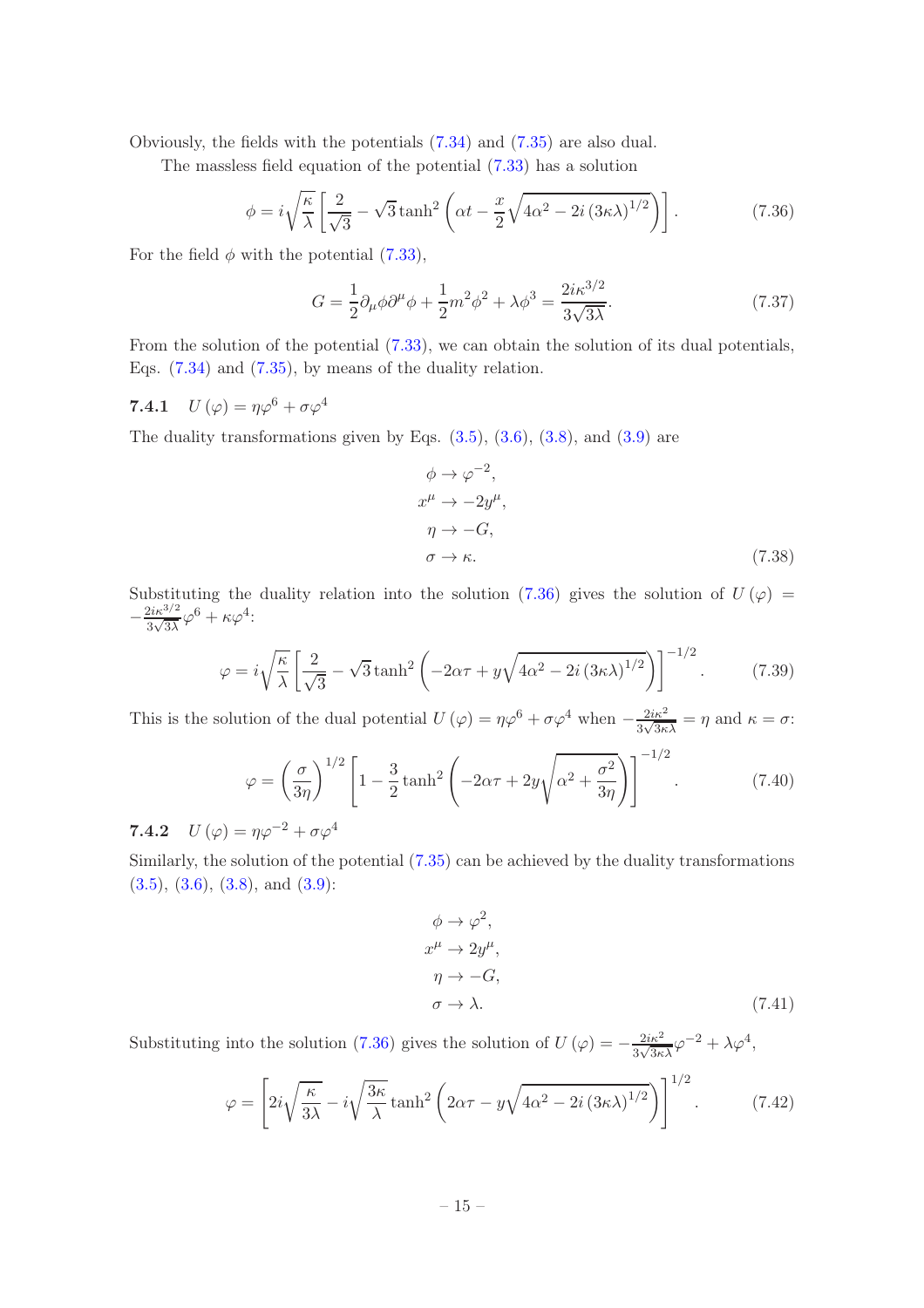This is the solution of the dual potential  $U(\varphi) = \eta \varphi^{-2} + \sigma \varphi^4$  when  $-\frac{2i\kappa^2}{3\sqrt{3\kappa}}$  $\frac{2i\kappa^2}{3\sqrt{3\kappa\lambda}} = \eta$  and  $\sigma = \lambda$ :

$$
\varphi = \left(\frac{\eta}{2\sigma}\right)^{1/6} \left[3\tanh^2\left(2\alpha\tau - y\sqrt{4\alpha^2 + 6\left(\frac{\sigma^2\eta}{2}\right)^{1/3}}\right) - 2\right]^{1/2}.\tag{7.43}
$$

7.5  $V(\phi) = \lambda \phi^n + \kappa_1 \phi^{2n-2} + \kappa_2$  and its duality

The massive scalar field with the polynomial potential

$$
V(\phi) = \lambda \phi^n + \kappa_1 \phi^{2n-2} + \kappa_2, \quad n \ge 3,
$$
\n(7.44)

has the following dual potentials. By the duality relations  $(3.3)$  and  $(3.4)$ ,  $a = n$  corresponds to  $A=\frac{2n}{n-1}$  $\frac{2n}{n-2}$ ,  $B_1 = -2$  and  $B_2 = \frac{2n}{n-2}$  $\frac{2n}{n-2}$ , i.e., the dual potential is

$$
U(\varphi) = \eta \varphi^{\frac{2n}{n-2}} + \sigma_1 \varphi^{-2} + \sigma_2 \varphi^{\frac{2n}{n-2}};
$$
 (7.45)

 $a = 2n - 2$  corresponds to  $A = \frac{2n-2}{n-2}$  $\frac{2n-2}{n-2}$ ,  $B_1 = 1$ , and  $B_2 = \frac{2n-2}{n-2}$  $\frac{2n-2}{n-2}$ , i.e., the dual potential is

$$
U(\varphi) = \eta \varphi^{\frac{2n-2}{n-2}} + \sigma_1 \varphi + \sigma_2 \varphi^{\frac{2n-2}{n-2}}.
$$
 (7.46)

The fields with the potentials (7.45) and (7.46) are also dual.

The field equation with the potential (7.33) has a solution [38]

$$
\phi = \left[ \frac{\sqrt{\lambda^2 - 2\kappa_1 m^2}}{m^2} \cos\left(m\left(2 - n\right) \left(t \cosh \alpha + x \sinh \alpha\right) + \beta\right) - \frac{\lambda}{m^2} \right]^{\frac{1}{2 - n}}.\tag{7.47}
$$

For the field  $\phi$  with the potential (7.44),

$$
G = \frac{1}{2}\partial_{\mu}\phi\partial^{\mu}\phi + \frac{1}{2}m^2\phi^2 + \lambda\phi^3 = \kappa_2.
$$
 (7.48)

From the solution of the potential (7.47), we can obtain the solution of its dual potentials (7.45) and (7.46) by means of the duality relation.

## 7.5.1  $U\left(\varphi\right) = \kappa_1 \varphi^{-2}$

The duality transformations given by Eqs.  $(3.5)$ ,  $(3.6)$ ,  $(3.8)$ , and  $(3.9)$  are

$$
\phi \to \varphi^{\frac{2}{2-n}},
$$
  
\n
$$
x^{\mu} \to \frac{2}{2-n} y^{\mu},
$$
  
\n
$$
\eta \to -G,
$$
  
\n
$$
\sigma_1 \to \kappa_1,
$$
  
\n
$$
\sigma_2 \to \kappa_2.
$$
\n(7.49)

Substituting into the solution (7.47) gives the solution of  $U(\varphi) = -\kappa_2\varphi^{\frac{2n}{n-2}} + \kappa_1\varphi^{-2} +$  $\kappa_2\varphi^{\frac{2n}{n-2}} = \kappa_1\varphi^{-2}$ :

$$
\varphi = \left[\frac{\sqrt{\lambda^2 - 2\kappa_1 m^2}}{m^2} \cos\left(2m\left(\tau\cosh\alpha + y\sinh\alpha\right) + \beta\right) - \frac{\lambda}{m^2}\right]^{1/2}.\tag{7.50}
$$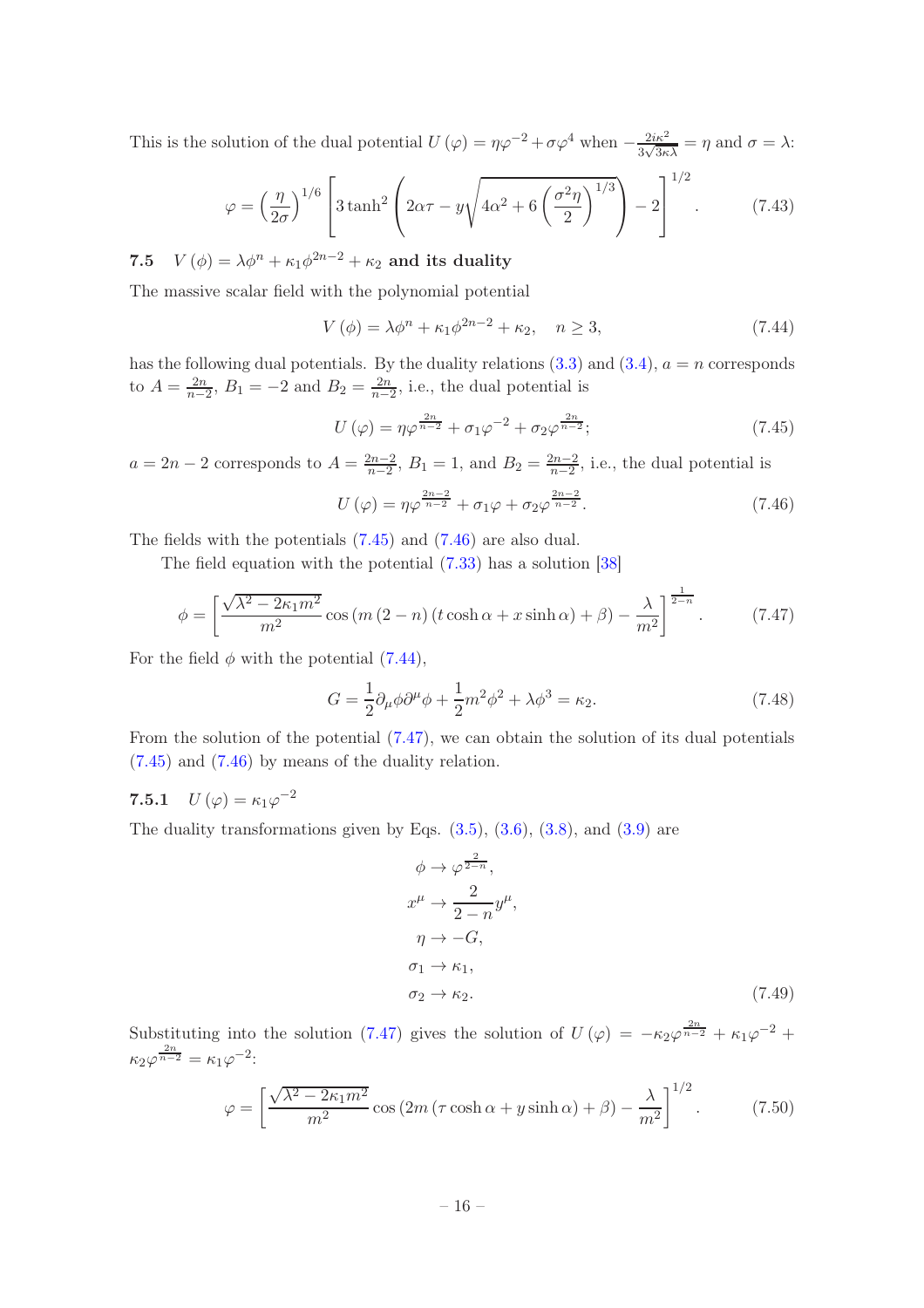## 7.5.2  $U(\varphi) = \lambda \varphi$

Similarly, the solution of the potential (7.46) can be achieved by the duality transformation given by Eqs.  $(3.5)$ ,  $(3.6)$ ,  $(3.8)$ , and  $(3.9)$ :

$$
\phi \to \varphi^{\frac{1}{2-n}},
$$
  
\n
$$
x^{\mu} \to \frac{1}{2-n} y^{\mu},
$$
  
\n
$$
\eta \to -G,
$$
  
\n
$$
\sigma_1 \to \lambda,
$$
  
\n
$$
\sigma_2 \to \kappa_2.
$$
\n(7.51)

Substituting into the solution (7.47) gives the solution of  $U(\varphi) = -\kappa_2 \varphi^{\frac{2n-2}{n-2}} + \lambda \varphi + \kappa_2 \varphi^{\frac{2n-2}{n-2}} = \lambda \varphi$ :  $\varphi =$  $\sqrt{\lambda^2 - 2\kappa_1 m^2}$  $\frac{(x-2\kappa_1 m^2)}{m^2}$  cos  $(m(\tau \cosh \alpha + y \sinh \alpha) + \beta) - \frac{\lambda_1 m^2}{m^2}$  $m<sup>2</sup>$  $(7.52)$ 

## 8 Conclusion

In this paper, we reveal a duality between fields. The dual fields are related by the duality relation.

It is shown that fields who are dual to each other form a duality family. For polynomial potentials, the duality family consists of finite number of dual fields, for nonpolynomial potentials, e.g., the sine-Gordon field, the duality family consists of infinite number of dual fields. Some fields, e.g., the free field and the  $\phi^4$ -field, are self-duality.

The existence of the duality family inspires us to classify fields based on the duality. A duality family is a duality class. In a duality class, the different of fields is only a duality transformation.

The duality of fields provides a high-efficiency approach for solving field equations. Once one field equation is solved, all of its dual fields are solved by the duality relation. That is, in a duality family, we only need to solve one of its member.

As examples, we solve the  $\phi^{-2}$ -field from the solution of its dual field,  $\phi^1$ -field, solve the field equation of the dual field of the sine-Gordon field from the sine-Gordon field, etc.

In further work, we will consider the quantum theory of dual fields. For example, the relation of the Feynman rule of dual fields. Especially, in quantum field theory we will consider the duality in the heat kernel method [39] and in the scattering spectrum method [40–42]. In these methods we can calculate the one-loop effective action and the vacuum energy [43, 44]. We may observe the relation of the one-loop effective action and the vacuum energy of dual fields. Moreover, we will consider the duality of spinor fields and vector fields.

## A A solution of the scalar field equation

In this appendix we show the field equation

$$
\Box \phi + m^2 \phi + \frac{\partial V(\phi)}{\partial \phi} = 0, \tag{A.1}
$$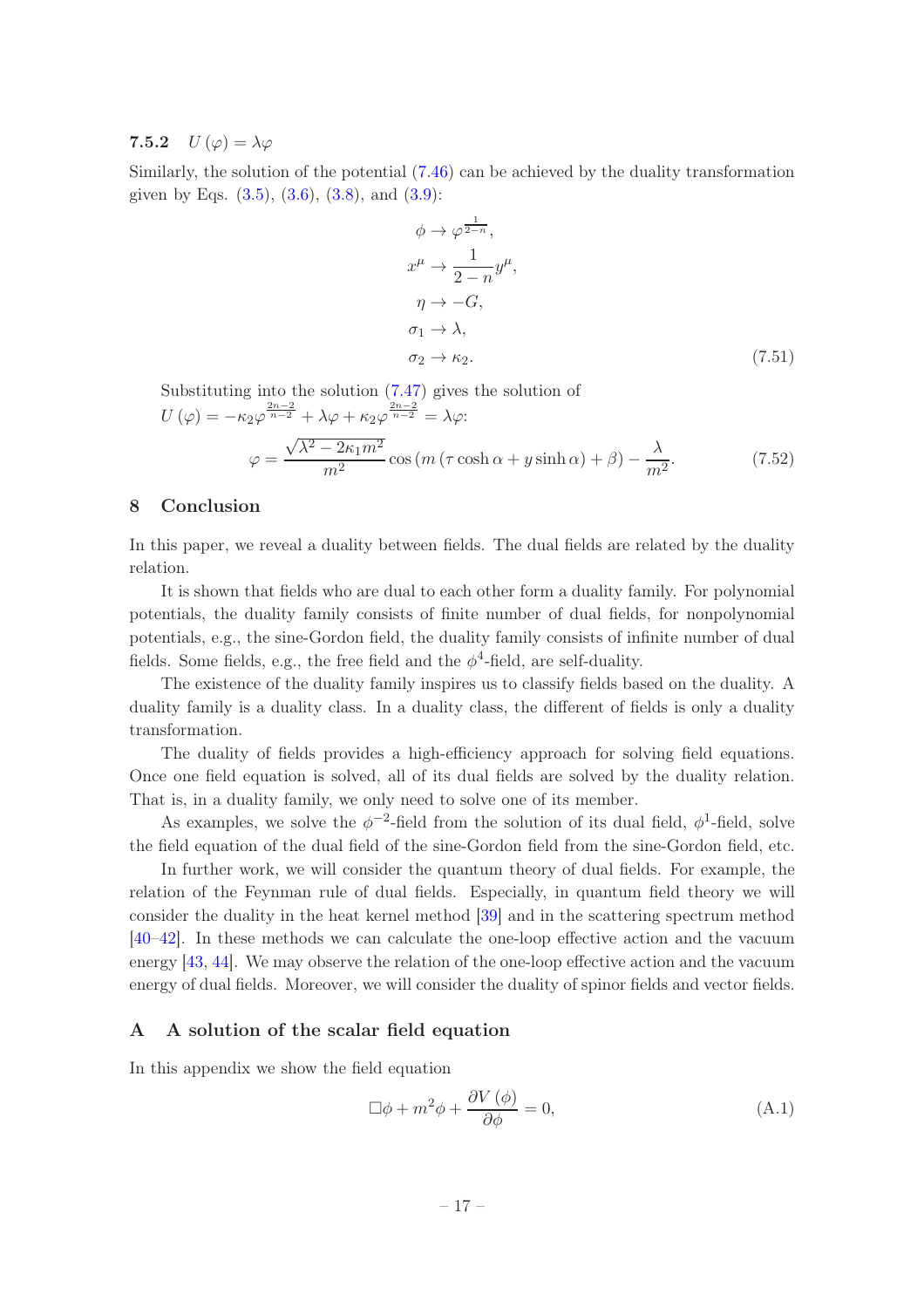has an implicit solution

$$
\beta_{\mu}x^{\mu} + \int \frac{\sqrt{-\beta^2}}{\sqrt{2\left[\frac{1}{2}m^2\phi^2 + V(\phi) - G\right]}} d\phi \equiv F_1(x^{\mu}, \phi) = 0.
$$
 (A.2)

From the solution  $(A.2)$  we obtain

$$
\partial_{\mu}\phi = -\frac{\frac{\partial F_1(x^{\mu}, \phi)}{\partial x^{\mu}}}{\frac{\partial F_1(x^{\mu}, \phi)}{\partial \phi}} = -\frac{\beta_{\mu}\sqrt{2\left[\frac{1}{2}m^2\phi^2 + V(\phi) - G\right]}}{\sqrt{-\beta^2}}.
$$
\n(A.3)

Furthermore, by Eq. (A.3), letting

$$
\partial_{\mu}\phi + \frac{\beta_{\mu}\sqrt{2\left[\frac{1}{2}m^2\phi^2 + V(\phi) - G\right]}}{\sqrt{-\beta^2}} \equiv F_2(x^{\mu}, \phi, \partial_{\mu}\phi) = 0,
$$
\n(A.4)

we arrive at

$$
\Box \phi = \partial^{\mu} \partial_{\mu} \phi = \frac{\partial}{\partial x_{\mu}} \partial_{\mu} \phi
$$
\n
$$
= -\frac{\frac{\partial F_{2}(x^{\mu}, \phi, \partial_{\mu} \phi)}{\partial x_{\mu}}}{\frac{\partial F_{2}(x^{\mu}, \phi, \partial_{\mu} \phi)}{\partial_{\mu} \phi}} - \frac{\frac{\partial F_{2}(x^{\mu}, \phi, \partial_{\mu} \phi)}{\partial \phi}}{\frac{\partial F_{2}(x^{\mu}, \phi, \partial_{\mu} \phi)}{\partial_{\mu} \phi}} \frac{\partial \phi}{\partial x_{\mu}}
$$
\n
$$
= -\frac{\partial F_{2}(x^{\mu}, \phi, \partial_{\mu} \phi)}{\partial \phi} \partial^{\mu} \phi
$$
\n
$$
= -\left( m^{2} \phi + \frac{\partial V(\phi)}{\partial \phi} \right). \tag{A.5}
$$

This is the field equation (A.1).

### Acknowledgments

We are very indebted to Dr G. Zeitrauman for his encouragement. This work is supported in part by NSF of China under Grant No. 11575125 and No. 11675119.

#### References

- [1] M. H. Zarei, Strong-weak coupling duality between two perturbed quantum many-body systems: Calderbank-Shor-Steane codes and Ising-like systems, Physical Review B 96 (2017), no. 16 165146.
- [2] J.-Y. Chen and M. Zimet, Strong-weak Chern-Simons-matter dualities from a lattice construction, Journal of High Energy Physics 2018 (2018), no. 8 15.
- [3] W. Bae, Y. Cho, and D. Pak, Electric-magnetic duality in the QED effective action, Physical Review D 64 (2001), no. 1 017303.
- [4] N. Seiberg, Electric-magnetic duality in supersymmetric non-Abelian gauge theories, Nuclear Physics B 435 (1995), no. 1-2 129–146.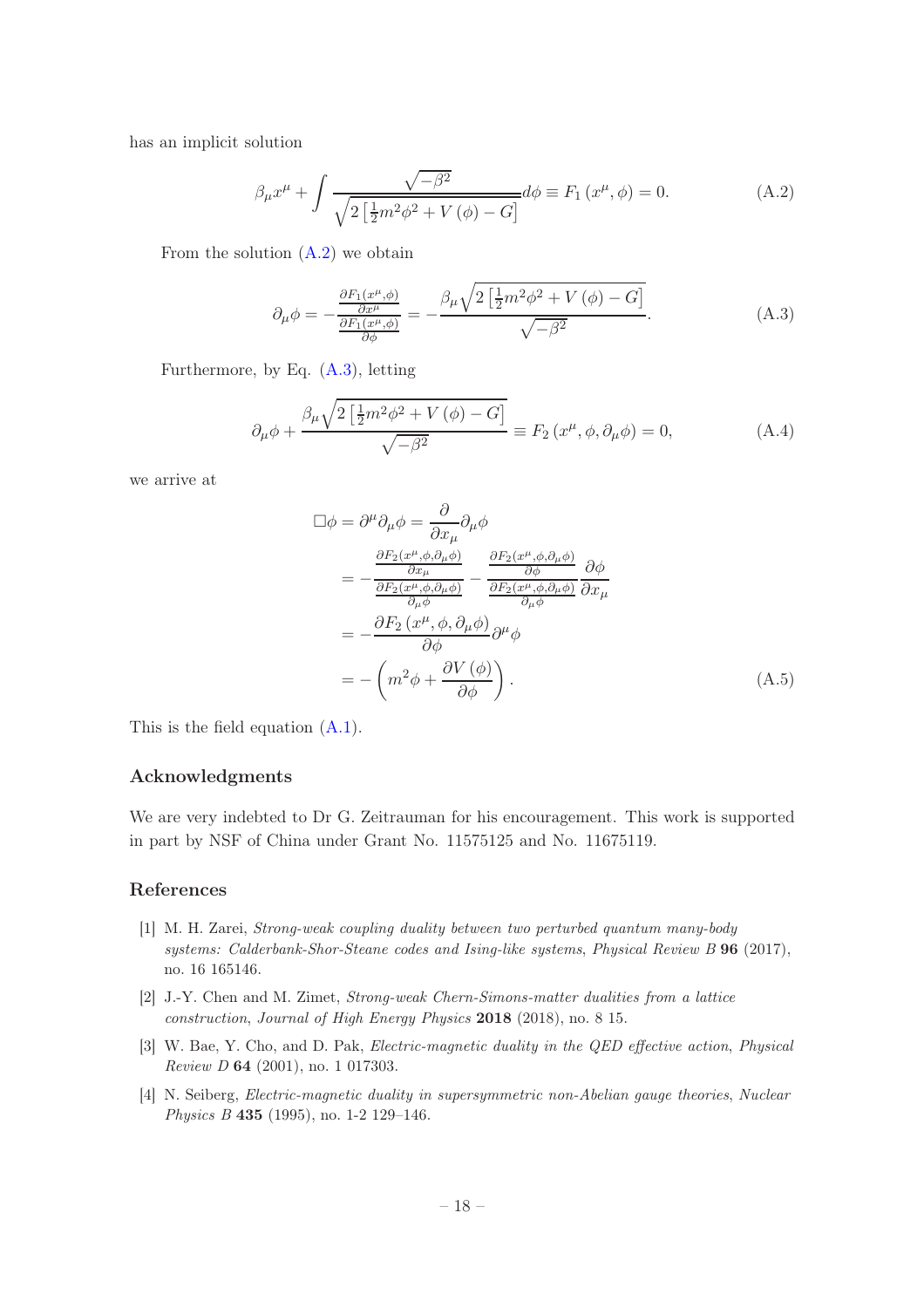- [5] M. Hatsuda, K. Kamimura, and S. Sekiya, Electric-magnetic duality invariant Lagrangians, Nuclear Physics B 561 (1999), no. 1-2 341–353.
- [6] N. Boulanger, S. Cnockaert, and M. Henneaux, A note on spin-s duality, Journal of High Energy Physics 2003 (2003), no. 06 060.
- [7] Y. Igarashi, K. Itoh, and K. Kamimura, Electric-magnetic duality rotations and invariance of actions, Nuclear Physics B 536 (1998), no. 1-2 454–468.
- [8] M. J. Duff and R. R. Khuri, Four-dimensional string/string duality, Nuclear Physics B 411 (1994), no. 2-3 473–486.
- [9] A. Font, L. E. Ibanez, D. Lüst, and F. Quevedo, Strong-weak coupling duality and non-perturbative effects in string theory, Physics Letters B 249 (1990), no. 1 35–43.
- [10] J. Maldacena, The Large N Limit of Superconformal Field Theories and Supergravity, Adv. Theor. Math. Phys. 2 (1997), no. hep-th/9711200 231–252.
- [11] E. Witten, Anti-de Sitter space, thermal phase transition, and confinement in gauge theories, Adv. Theor. Math. Phys. 2 (1998), no. IASSNS-HEP-98-21 505–532.
- [12] E. Witten, Anti-de Sitter space and holography, Advances in Theoretical and Mathematical Physics 2 (1998) 253–291.
- [13] O. Aharony, S. S. Gubser, J. Maldacena, H. Ooguri, and Y. Oz, Large N field theories, string theory and gravity, Physics Reports 323 (2000), no. 3 183–386.
- [14] E. D'HOKER and D. Z. Freedman, Supersymmetric gauge theories and the AdS/CFT correspondence, in Strings, Branes and Extra Dimensions: TASI 2001, pp. 3–159. World Scientific, 2004.
- [15] I. Bredberg, C. Keeler, V. Lysov, and A. Strominger, From Navier-Stokes To Einstein, Journal of High Energy Physics 2012 (2012), no. 7 146.
- [16] V. E. Hubeny, The fluid/gravity correspondence: a new perspective on the membrane paradigm, Classical and quantum gravity 28 (2011), no. 11 114007.
- [17] G. Compère, P. McFadden, K. Skenderis, and M. Taylor, The holographic fluid dual to vacuum Einstein gravity, Journal of High Energy Physics 2011 (2011), no. 7 50.
- [18] X. Hao, B. Wu, and L. Zhao, Flat space compressible fluid as holographic dual of black hole with curved horizon, Journal of High Energy Physics 2015 (2015), no. 2 30.
- [19] I. Quiros, Dual geometries and spacetime singularities, Physical Review D 61 (2000), no. 12 124026.
- [20] S. Bhattacharyya, S. Minwalla, V. E. Hubeny, and M. Rangamani, Nonlinear fluid dynamics from gravity, Journal of High Energy Physics 2008 (2008), no. 02 045.
- [21] S. Bhattacharyya, R. Loganayagam, S. Minwalla, S. Nampuri, S. P. Trivedi, and S. R. Wadia, Forced fluid dynamics from gravity, Journal of High Energy Physics 2009 (2009), no. 02 018.
- [22] S. Bhattacharyya, R. Loganayagam, I. Mandal, S. Minwalla, and A. Sharma, Conformal nonlinear fluid dynamics from gravity in arbitrary dimensions, Journal of High Energy Physics 2008 (2008), no. 12 116.
- [23] T. Ashok, Forced fluid dynamics from gravity in arbitrary dimensions, Journal of High Energy Physics 2014 (2014), no. 3 138.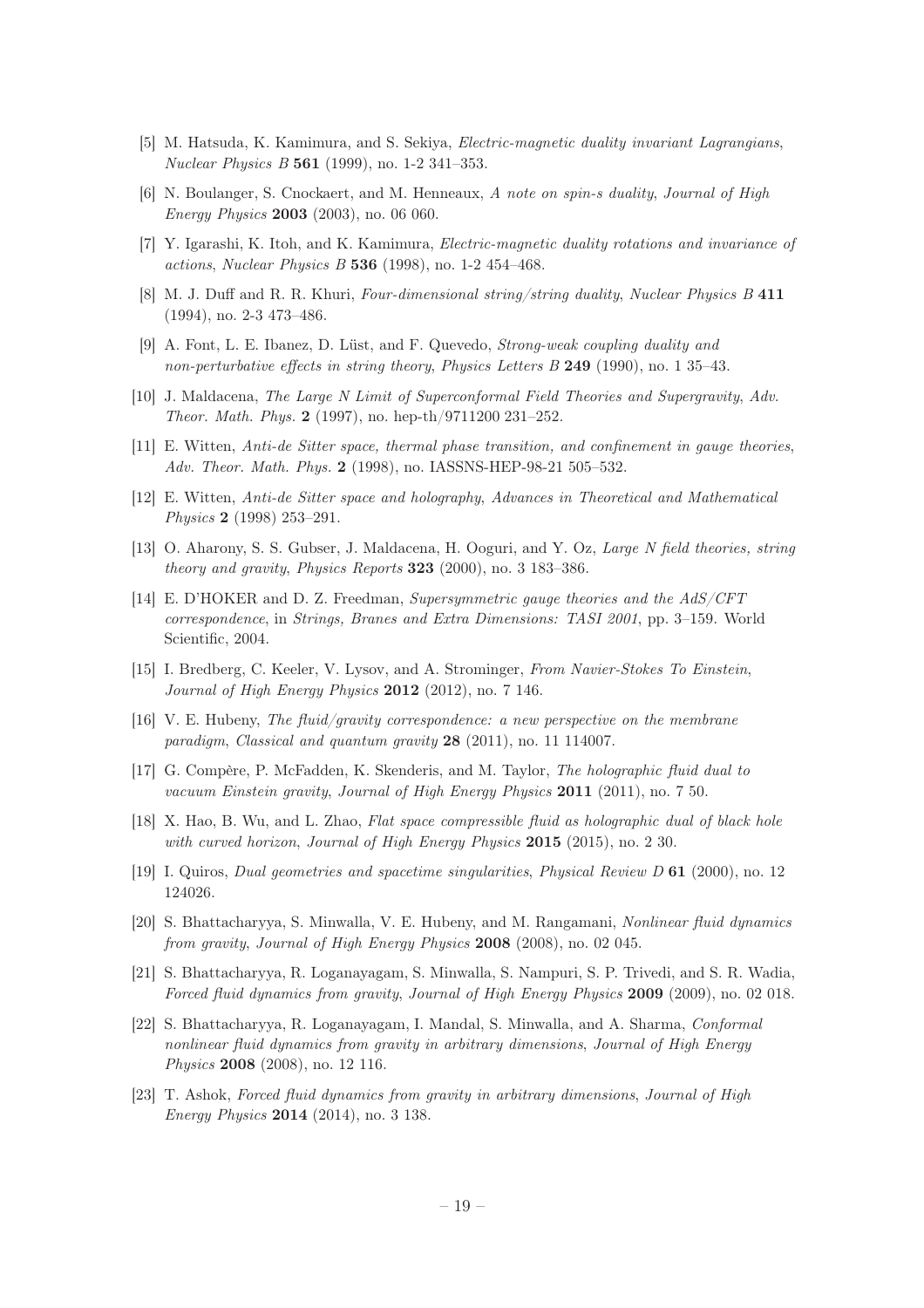- [24] S. Bhattacharyya, S. Minwalla, and S. R. Wadia, The incompressible non-relativistic Navier-Stokes equation from gravity, Journal of High Energy Physics 2009 (2009), no. 08 059.
- [25] G. Compere, P. McFadden, K. Skenderis, and M. Taylor, The relativistic fluid dual to vacuum Einstein gravity, Journal of High Energy Physics 2012 (2012), no. 3 76.
- [26] N. Pinzani-Fokeeva and M. Taylor, Towards a general fluid/gravity correspondence, Physical Review D 91 (2015), no. 4 044001.
- [27] X. Wu, Y. Ling, Y. Tian, and C. Zhang, Fluid/gravity correspondence for general non-rotating black holes, Classical and Quantum Gravity 30 (2013), no. 14 145012.
- [28] N. Dadhich and Z. Y. Turakulov, The most general axially symmetric electrovac spacetime admitting separable equations of motion, Classical and Quantum Gravity 19 (2002), no. 11 2765.
- [29] M. Nouri-Zonoz, N. Dadhich, and D. Lynden-Bell, A spacetime dual to the NUT spacetime, Classical and Quantum Gravity 16 (1999), no. 3 1021.
- [30] N. Dadhich, Electromagnetic duality in general relativity, General Relativity and Gravitation 32 (2000), no. 6 1009–1023.
- [31] N. Dadhich, L. Patel, and R. Tikekar, A duality relation for fluid spacetime, Classical and Quantum Gravity 15 (1998), no. 4 L27.
- [32] N. Dadhich and L. Patel, Gravoelectric dual of the Kerr solution, Journal of Mathematical Physics 41 (2000), no. 2 882–890.
- [33] E. Alvarez, L. Alvarez-Gaume, and Y. Lozano, An introduction to T-duality in string theory, Nuclear Physics B-Proceedings Supplements 41 (1995), no. 1-3 1–20.
- [34] A. Giveon, M. Porrati, and E. Rabinovici, Target space duality in string theory, Physics Reports 244 (1994), no. 2-3 77–202.
- [35] R. Rajaraman, Solitons and instantons: an introduction to solitons and instantons in quantum field theory. North-Holland, 1987.
- [36] M. J. Ablowitz, D. J. Kaup, A. C. Newell, and H. Segur, Method for solving the sine-Gordon equation, Physical Review Letters 30 (1973), no. 25 1262.
- [37] M. J. Ablowitz, M. Ablowitz, P. Clarkson, and P. A. Clarkson, Solitons, nonlinear evolution equations and inverse scattering, vol. 149. Cambridge university press, 1991.
- [38] A. Polyanin and V. Zaitsev, Handbook of Nonlinear Partial Differential Equations, Second Edition. A Chapman et Hall book. CRC Press, 2016.
- [39] D. V. Vassilevich, Heat kernel expansion: user's manual, Physics reports 388 (2003), no. 5 279–360.
- [40] N. Graham, M. Quandt, and H. Weigel, Spectral methods in quantum field theory, vol. 777. Springer, 2009.
- [41] H. Pang, W.-S. Dai, and M. Xie, Relation between heat kernel method and scattering spectral method, The European Physical Journal C  $72$  (2012), no. 5 1–13.
- [42] W.-D. Li and W.-S. Dai, Heat-kernel approach for scattering, The European Physical Journal  $C$  75 (2015), no. 6.
- [43] W.-S. Dai and M. Xie, The number of eigenstates: counting function and heat kernel, Journal of High Energy Physics 2009 (2009), no. 02 033.